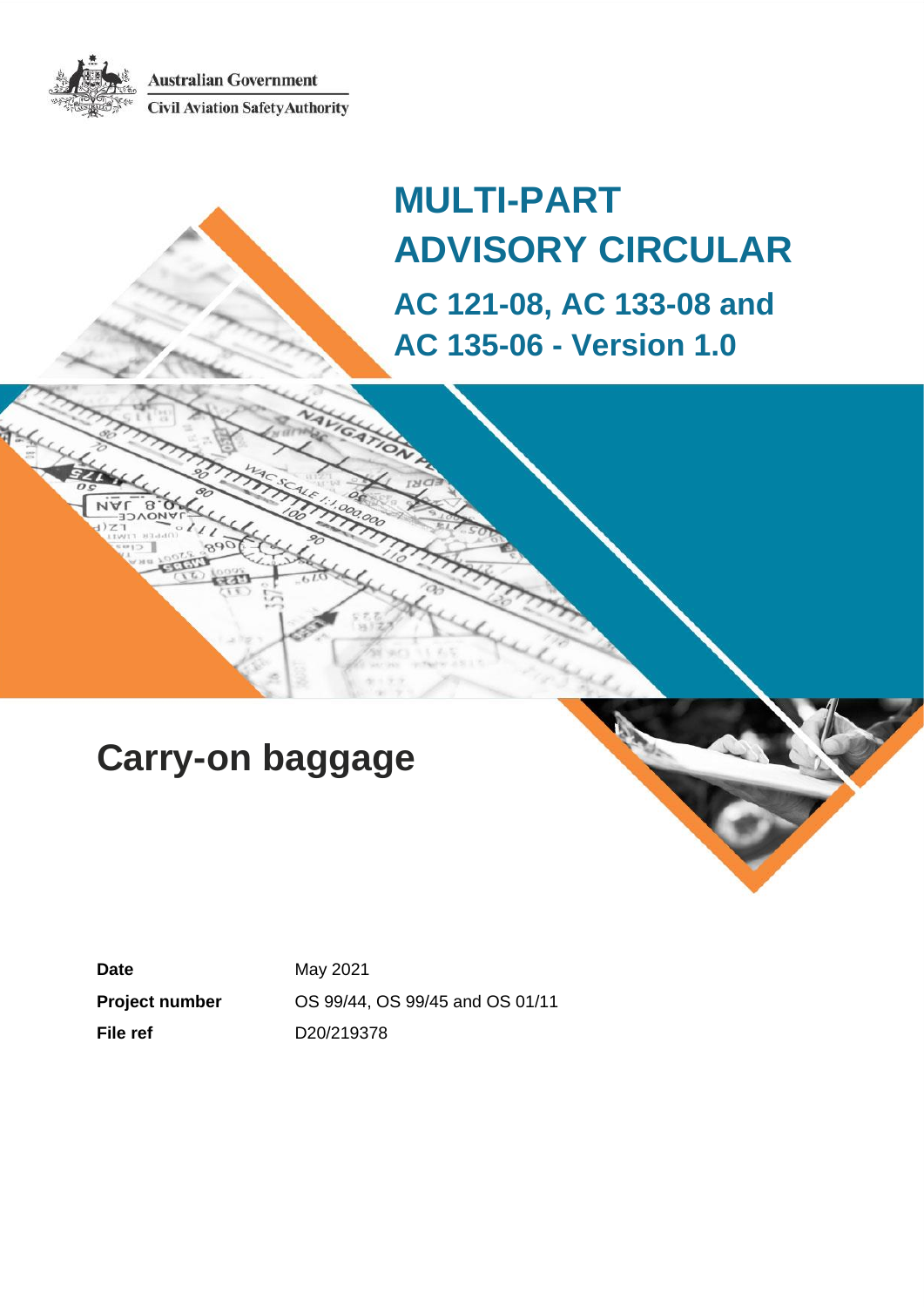Advisory circulars are intended to provide advice and guidance to illustrate a means, but not necessarily the only means, of complying with the Regulations, or to explain certain regulatory requirements by providing informative, interpretative and explanatory material.

**Advisory circulars should always be read in conjunction with the relevant regulations.**

# Audience

This Advisory Circular (AC) applies to:

- operators and owners of passenger aircraft
- pilot(s) in-command (PIC) and other crew members
- passengers.

### Purpose

This AC provides guidance regarding the requirements for carry-on baggage. The purpose of the AC is to provide general information relating to carry-on baggage and features that should be considered in an operator's carry-on baggage programme, to assist with the development of policy and procedures.

# For further information

For further information, contact CASA's Flight Standards Branch (telephone 131 757).

### **Status**

This version of the AC is approved by the Branch Manager, Flight Standards.

| Version | <b>Date</b> | <b>Details</b> |
|---------|-------------|----------------|
| v1.0    | May 2021    | Initial AC.    |

Unless specified otherwise, all subregulations, regulations, Divisions, Subparts and Parts referenced in this AC are references to the *Civil Aviation Safety Regulations 1998 (CASR)*.

Multi-Part AC 121-08, AC 133-08 and AC 135-06 - Version 1.0 May 2021 Page 1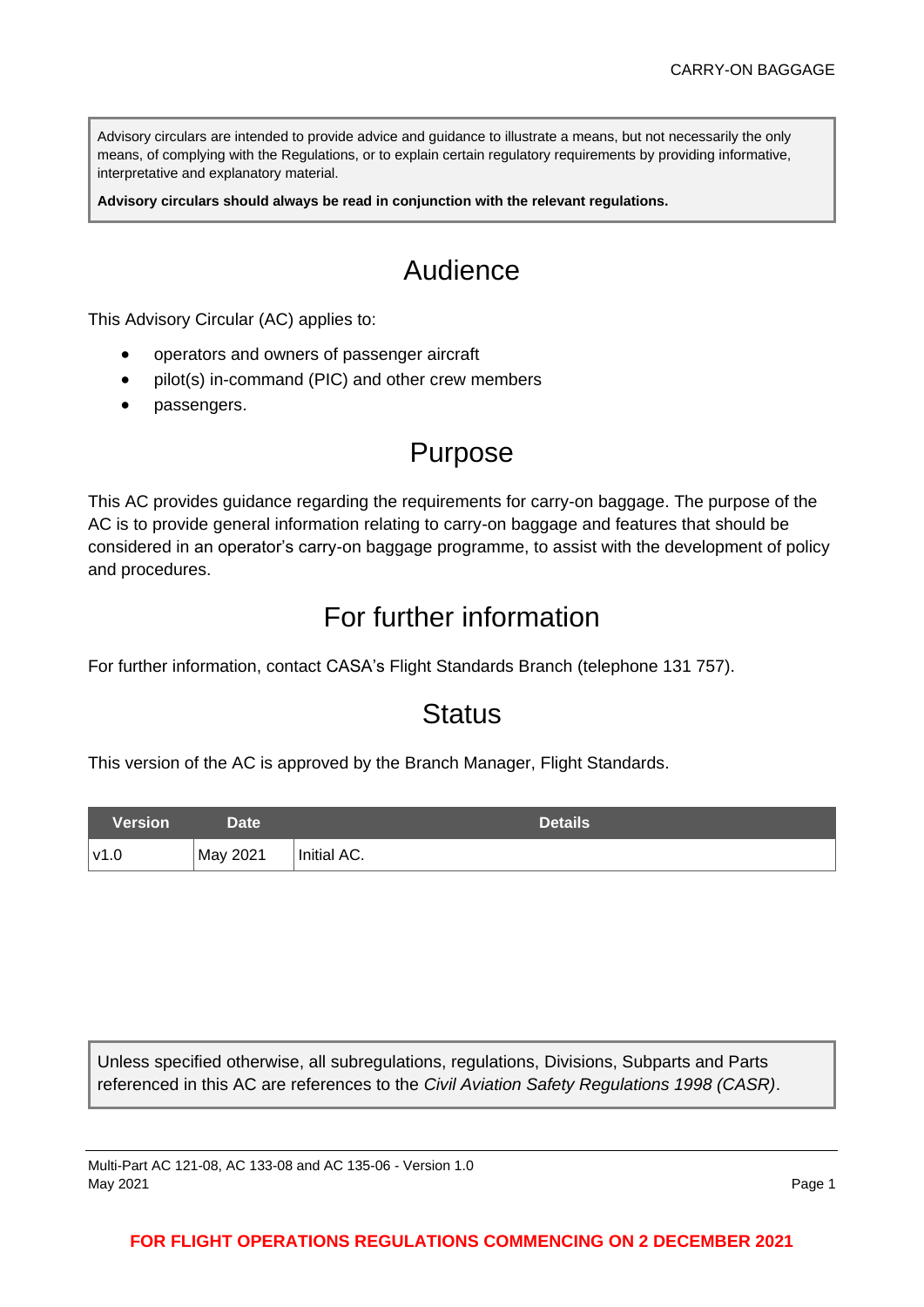# **Contents**

| 1            | <b>Reference material</b>   |                                                         | 3              |
|--------------|-----------------------------|---------------------------------------------------------|----------------|
|              | 1.1                         | Acronyms                                                | 3              |
|              | 1.2                         | <b>Definitions</b>                                      | 3              |
|              | 1.3                         | References                                              | 5              |
| $\mathbf{2}$ |                             | <b>Introduction</b>                                     | $\overline{7}$ |
|              | 2.1                         | Carry-on baggage                                        | $\overline{7}$ |
| 3            | Carry-on baggage allowances |                                                         | 8              |
|              | 3.1                         | Carry-on baggage size and weight limitations            | 8              |
|              | 3.2                         | Dangerous goods in carry-on baggage                     | 9              |
| 4            |                             | Management of carry-on baggage                          | 10             |
|              | 4.1                         | Developing procedures based on risk                     | 10             |
|              | 4.2                         | Responsibilities for the management of carry-on baggage | 10             |
|              | 4.3                         | Excess carry-on baggage                                 | 10             |
|              | 4.4                         | Carry-on baggage in an evacuation                       | 11             |
| 5            |                             | Carry-on baggage procedures                             | 13             |
|              | 5.1                         | Considerations                                          | 13             |
|              | 5.2                         | Information recommended to be included                  | 13             |
| 6            |                             | Provision of carry-on baggage information to passengers | 16             |
|              | 6.1                         | Considerations and methods of providing information     | 16             |
|              | 6.2                         | Dangerous goods information                             | 17             |
|              | 6.3                         | Information recommended to be included                  | 17             |
|              | <b>Appendix A</b>           | IATA carry-on baggage risk assessment                   | 19             |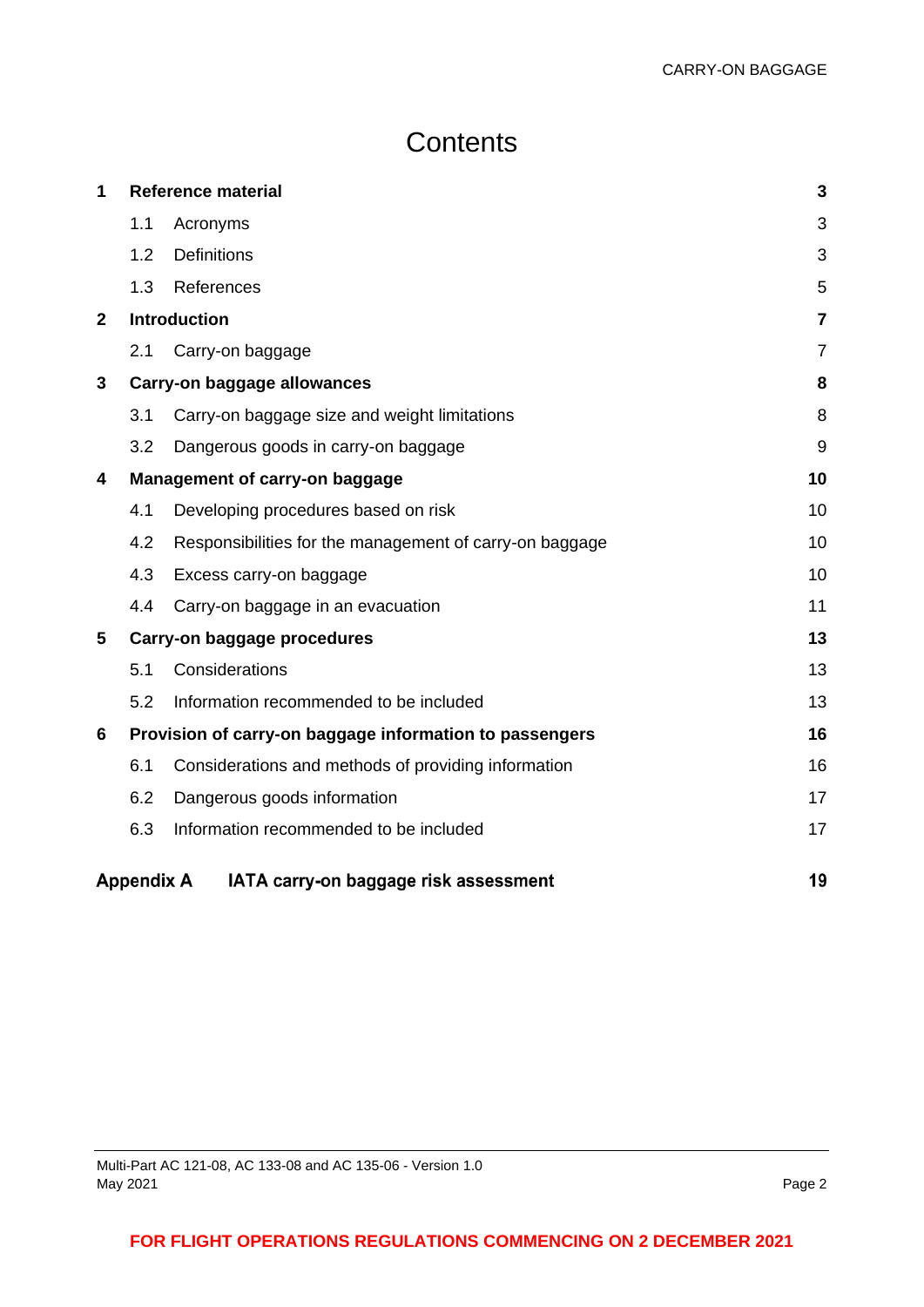# <span id="page-3-0"></span>**1 Reference material**

#### <span id="page-3-1"></span>**1.1 Acronyms**

The acronyms and abbreviations used in this AC are listed in the table below.

| Acronym     | <b>Description</b>                        |
|-------------|-------------------------------------------|
| AC          | advisory circular                         |
| CAA UK      | Civil Aviation Authority United Kingdom   |
| CASA        | Civil Aviation Safety Authority           |
| <b>CASR</b> | Civil Aviation Safety Regulations 2018    |
| <b>CSB</b>  | <b>Cabin Safety Bulletin</b>              |
| <b>CRS</b>  | child restraint system                    |
| <b>EASA</b> | European Union Aviation Safety Agency     |
| <b>FAA</b>  | <b>Federal Aviation Administration</b>    |
| <b>IATA</b> | International Air Transport Association   |
| <b>ICAO</b> | International Civil Aviation Organisation |
| <b>PIC</b>  | pilot-in-command                          |
| <b>TCCA</b> | <b>Transport Canada Civil Aviation</b>    |

#### <span id="page-3-2"></span>**1.2 Definitions**

Terms that have specific meaning within this AC are defined in the table below.

| Term              | <b>Definition</b>                                                                                                                                                                                                                                                                                                                                                                                                                                                              |
|-------------------|--------------------------------------------------------------------------------------------------------------------------------------------------------------------------------------------------------------------------------------------------------------------------------------------------------------------------------------------------------------------------------------------------------------------------------------------------------------------------------|
| cabin crew member | A crew member who performs, in the interests of the safety of an aircraft's<br>passengers, duties assigned by the operator or the pilot in command of the<br>aircraft but is not a flight crew member.                                                                                                                                                                                                                                                                         |
| carry-on baggage  | Baggage or personal effects taken into, or to be taken into, the cabin of an<br>aircraft, for carriage on the aircraft, by:<br>(a) a person (including a crew member of the aircraft) travelling on the<br>aircraft; or<br>(b) a member of the personnel of the operator of the aircraft on behalf of a<br>person mentioned in paragraph (a).                                                                                                                                  |
| crew member       | A person is a crew member of an aircraft if the person is carried on the<br>aircraft and is authorised by the operator of the aircraft to carry out a<br>specified function during flight time relating to the operation, maintenance,<br>use or safety of the aircraft, the safety of the aircraft's passengers or the care<br>of security of any cargo which may affect the safety of the aircraft or its<br>occupants, and who has been trained to carry out that function. |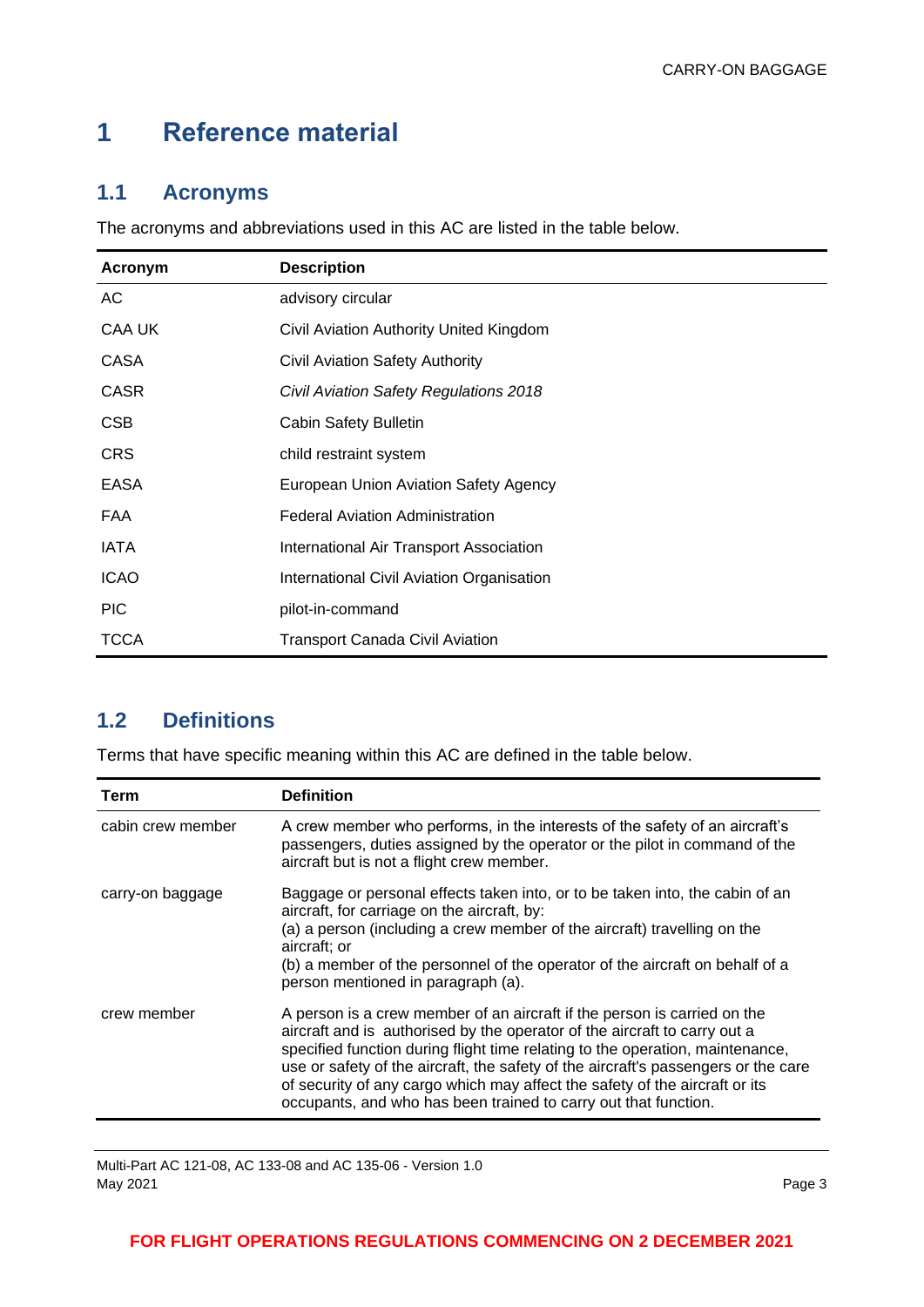| <b>Term</b>        | <b>Definition</b>                                                                                                                                                                                                                                                                                                                                                                                                                                                                                                                                                                                                          |
|--------------------|----------------------------------------------------------------------------------------------------------------------------------------------------------------------------------------------------------------------------------------------------------------------------------------------------------------------------------------------------------------------------------------------------------------------------------------------------------------------------------------------------------------------------------------------------------------------------------------------------------------------------|
| dangerous goods    | Articles or substances which are capable of posing a hazard to health, safety,<br>property or the environment and which are shown in the list of dangerous<br>goods in these Instructions, or which are classified according with the ICAO<br>Technical Instructions.                                                                                                                                                                                                                                                                                                                                                      |
| emergency exit     | Door, window, or any other type of exit (e.g. tail cone exit) used as an egress<br>point to allow maximum opportunity for cabin evacuation within an<br>appropriate time period.                                                                                                                                                                                                                                                                                                                                                                                                                                           |
| exposition         | For an Australian air transport operator, the set of documents approved by<br>CASA under regulation 119.075 of CASR in relation to the operator; and if the<br>set of documents is changed under regulation 119.085, 119.105, or in<br>accordance with the process mentioned in regulation 119.100 - the set of<br>documents as changed. Essentially the exposition is a document or set of<br>documents describing how an organisation operates safely (often referred to<br>as the operations manual).                                                                                                                   |
| flight crew member | A crew member who is a pilot or flight engineer assigned to carry out duties<br>essential to the operation of an aircraft during flight time.                                                                                                                                                                                                                                                                                                                                                                                                                                                                              |
| flight             | There are two meanings for this term:<br>• in the case of a heavier-than-air aircraft, the operation of the aircraft from<br>the moment at which the aircraft first moves under its own power for take-<br>off until the moment at which it comes to rest after being airborne<br>• in the case of a lighter-than-air aircraft, the operation of the aircraft from<br>the moment when it becomes detached from the Earth's surface, or from<br>a fixed object on the Earth's surface, until the moment when it becomes<br>attached to either of these again.                                                               |
| lithium batteries  | Lithium batteries fall into two broad classifications; lithium metal batteries and<br>lithium ion batteries:<br>• lithium metal batteries are generally non-chargeable and contain metallic.<br>They are commonly used to power devices such as watches, calculators,<br>cameras, temperature data loggers, car key fobs and defibrillators.<br>• lithium ion batteries contain lithium which is only present in an ionic from<br>in the electrolyte and are rechargeable). Lithium-ion batteries are<br>generally used to power devices such as mobile telephones, laptop<br>computers, tablets, power tools and e-bikes. |
| operator           | There are two meanings for this term:<br>a. if the operation of the aircraft is authorised by an AOC, a CASR Part 141<br>certificate or an aerial work certificate-the holder of the AOC or certificate, or<br>b. otherwise-the person, organisation or enterprise engaged in aircraft<br>operations involving the aircraft.                                                                                                                                                                                                                                                                                               |
| pilot-in-command   | In relation to a flight of an aircraft, means the pilot designated by the operator<br>of the aircraft as being in command and charged with the safe conduct of the<br>flight.                                                                                                                                                                                                                                                                                                                                                                                                                                              |
| seat belt          | A webbing-based restraint consisting of two anchor points restraining the<br>pelvis. It is also referred to as a lap belt.                                                                                                                                                                                                                                                                                                                                                                                                                                                                                                 |
| smart luggage      | Luggage that has built-in electronics for one or more purposes e.g. USB<br>charging ports, built-in scale. Smart baggage may contain integrated lithium<br>batteries, motors, power banks, GPS, GSM, Bluetooth, RFID or Wi-Fi<br>technology.                                                                                                                                                                                                                                                                                                                                                                               |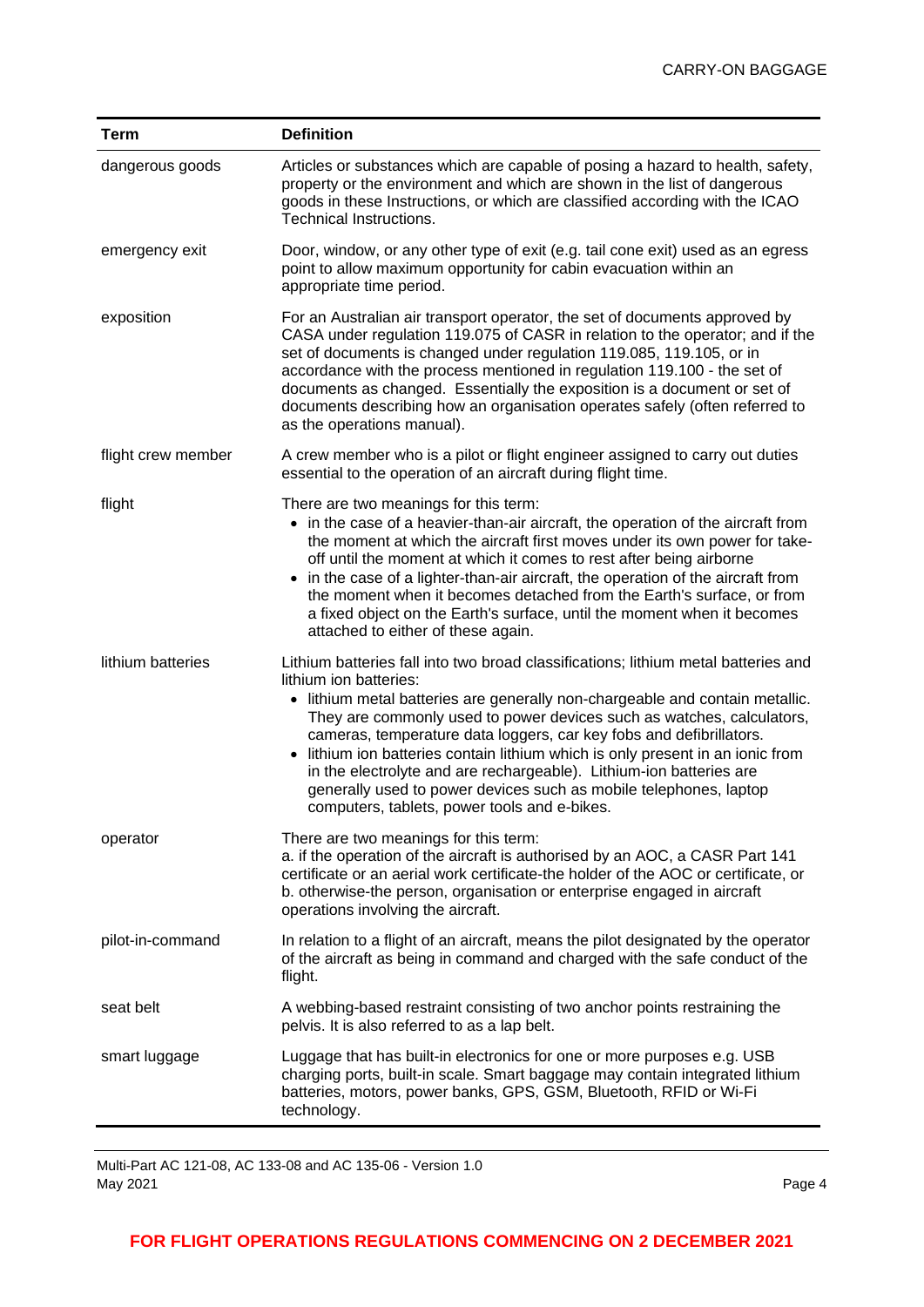#### <span id="page-5-0"></span>**1.3 References**

#### **Regulations**

Regulations are available on the Federal Register of Legislation website<https://www.legislation.gov.au/>

| <b>Document</b>                               | <b>Title</b>                                                    |
|-----------------------------------------------|-----------------------------------------------------------------|
| Part 91 of CASR<br>Subpart D.7                | Safety of persons on aircraft and cargo requirements            |
| Part 133 of CASR<br>Division D.7<br>Subpart J | Passenger transport and medical transport<br>Weight and balance |
| Part 135 of CASR<br>Division D.7<br>Subpart J | Passenger transport and medical transport<br>Weight and balance |
| Part 121 of CASR<br>Division D.7<br>Subpart J | Passenger transport and medical transport<br>Weight and balance |
| Part 92 of CASR                               | Consignment and carriage of dangerous goods by air              |

#### **International Civil Aviation Organization documents**

International Civil Aviation Organization (ICAO) documents are available for purchase from<http://store1.icao.int/>

| <b>Document</b> | Title                                                                                                    |
|-----------------|----------------------------------------------------------------------------------------------------------|
| ICAO Doc 10002  | Cabin Crew Safety Training Manual (second edition)                                                       |
| ICAO Doc 10086  | Manual on Information and Instructions for Passenger Safety (first edition)                              |
| ICAO Doc 9284   | Technical Instructions for the Safe Transport of Dangerous Goods by Air<br>(ICAO Technical Instructions) |

#### **Advisory material**

CASA's advisory circulars are available at [http://www.casa.gov.au/AC](http://www.casa.gov.au/ACs)

CASA's Civil Aviation Advisory Publications are available at [http://www.casa.gov.au/CAAP](http://www.casa.gov.au/CAAPs)

| <b>Document</b>                            | Title                                                                                                                                                                                      |
|--------------------------------------------|--------------------------------------------------------------------------------------------------------------------------------------------------------------------------------------------|
| Multi-Part AC 121-05,<br>133-04 and 135-08 | Passenger, crew and baggage weights                                                                                                                                                        |
| AC 92.A-01                                 | The consignment and carriage of dangerous goods on all aircraft in<br>Australian Territory and on Australian aircraft overseas: An overview of the<br>legislative framework and procedures |
| AC 92-01                                   | Dangerous Goods Training for Employees                                                                                                                                                     |
| AC 92-2                                    | Dangerous Goods Manual                                                                                                                                                                     |

Multi-Part AC 121-08, AC 133-08 and AC 135-06 - Version 1.0 May 2021 Page 5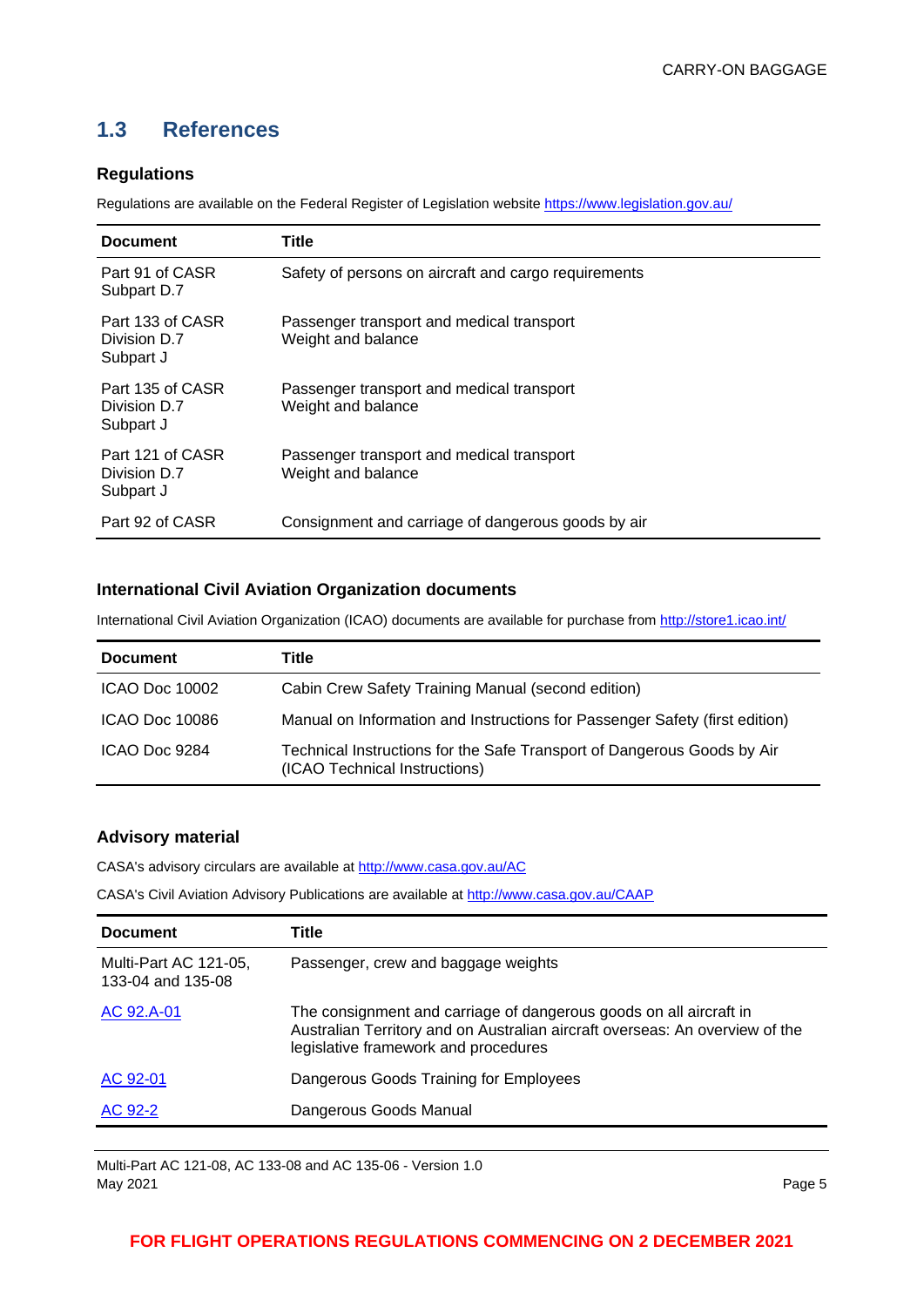| <b>Document</b> | Title                                                        |
|-----------------|--------------------------------------------------------------|
| AC 92-03        | Dangerous Goods Training Courses and Instructors             |
| CSB No. 8       | Carry-on baggage                                             |
| CSB No. 9       | Management of cabin baggage in an aircraft evacuation        |
| CSB No. 12      | Passenger Safety Information for General Aviation Operations |

#### **Other**

| <b>Document</b>                                                     | Title                                                                                                                    |
|---------------------------------------------------------------------|--------------------------------------------------------------------------------------------------------------------------|
| EASA (Regulation (EU)<br>No. 965/2012                               | Easy Access Rules for Air Operations (IR + MC/GM & CS/GM)                                                                |
| FAA Air carrier operations Carry-on baggage<br>bulletin No. 1-94-10 |                                                                                                                          |
| <b>IATA</b>                                                         | Cabin operations safety - Best practices guide, 6th edition, January 2020                                                |
| IATA                                                                | IATA Dangerous Goods Regulations (IATA DGR)                                                                              |
| TCCA AC703-004                                                      | Use of segmented passenger weights by commercial air operators under<br>subpart 703 of the Canadian Aviation Regulations |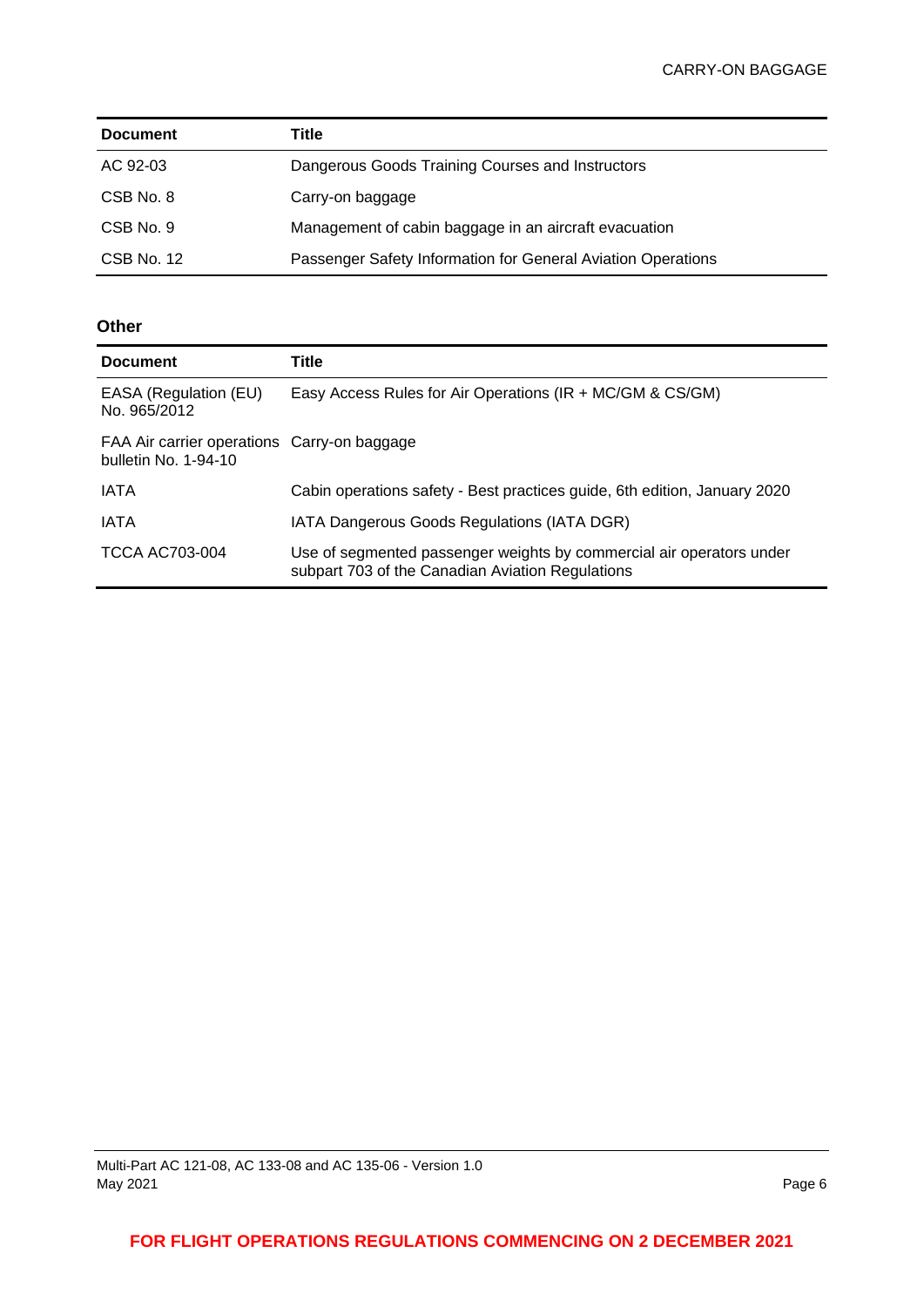## <span id="page-7-0"></span>**2 Introduction**

#### <span id="page-7-1"></span>**2.1 Carry-on baggage**

The overriding consideration for operators is to ensure that carry-on baggage, including crew baggage and clothing, is properly stowed in approved locations and is protected from all forces of flight in a manner that does not hinder or interfere with the rapid evacuation of an aircraft in an emergency.

**Note:** The same is true for items such as catering supplies, and any other amenities.

- 2.1.1 Potential hazards that can be caused by carry-on baggage in aircraft include, but are not limited to:
	- − overweight or oversize items taken into the cabin
	- excessive amounts of baggage taken by individuals or collectively by all passengers
	- the exceedance of weight or volume limitations of overhead stowage
	- items not stowed in the correct locations or in a correct manner
	- − inappropriate items placed under seats.
- 2.1.2 Each of these hazards can contribute to the risk of injury to passengers or crew and could result in the potential to obstruct rapid escape from the aircraft cabin should an emergency evacuation be required, impeding access to emergency equipment, objects falling out of overhead lockers and trip hazards.
- 2.1.3 The PIC has the authority to refuse carriage of baggage or cargo that may represent a potential hazard to the safety of the aircraft or its occupants<sup>1</sup>.
- 2.1.4 Any baggage that cannot be stowed in an approved stowage location in the cabin of the aircraft and is relocated to the aircraft's hold must be appropriately accounted for by the operator's loading system<sup>2</sup>.

<sup>1</sup> Regulation 91.220 of CASR.

<sup>2</sup> Regulation 121.440, 133.350, 135.360 of CASR.

Multi-Part AC 121-08, AC 133-08 and AC 135-06 - Version 1.0 May 2021 Page 7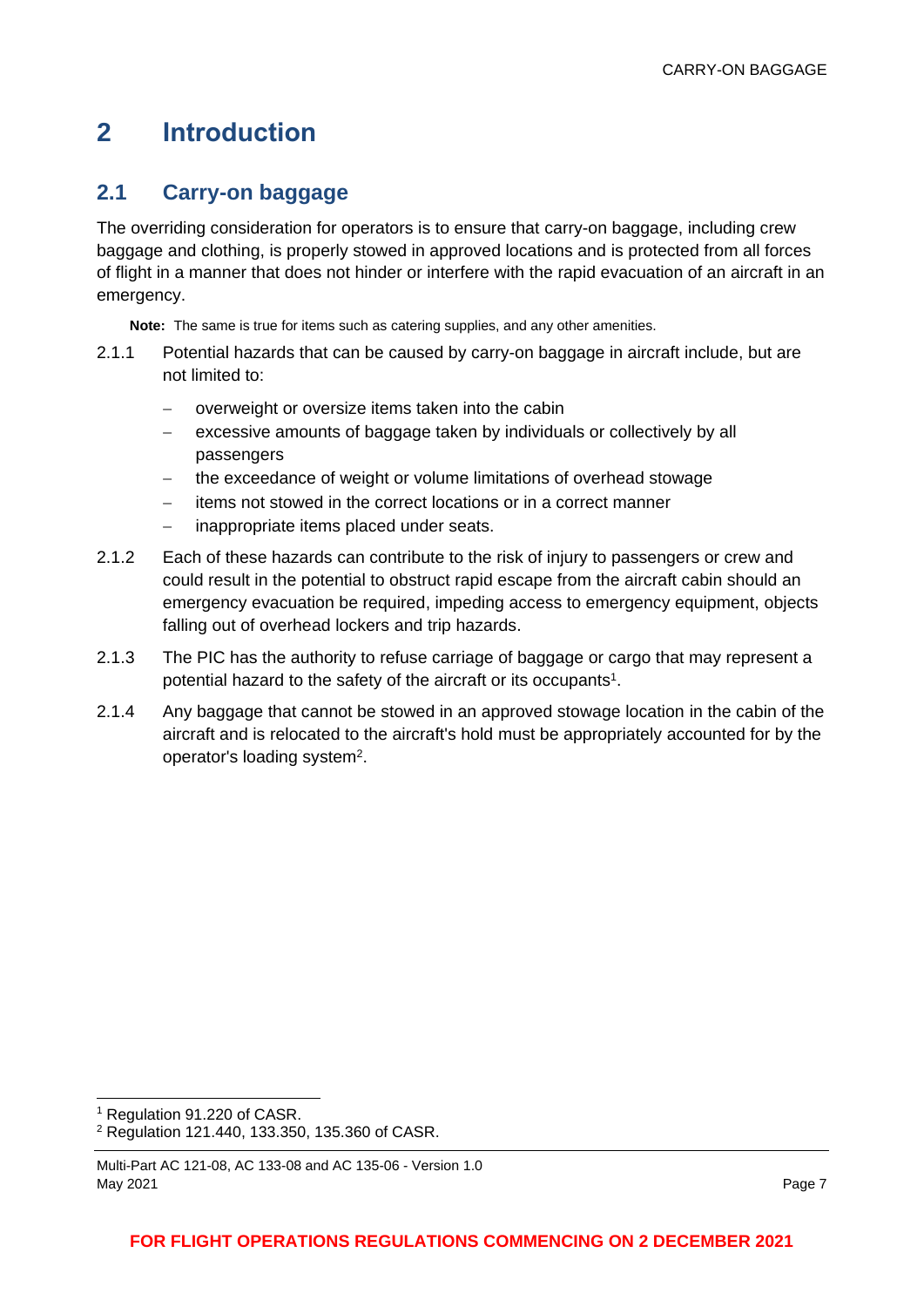### <span id="page-8-0"></span>**3 Carry-on baggage allowances**

#### <span id="page-8-1"></span>**3.1 Carry-on baggage size and weight limitations**

- 3.1.1 Considerations relevant in determining limitations for carry-on baggage include:
	- − aircraft type(s) and cabin configuration(s)
	- − available stowage space by weight and volume
	- − certification basis of stowage locations on the aircraft (e.g. maximum weight of contents, structural provisions for the restraint of items, fire containment)
	- − operator's loading system
	- − accommodating oversized or odd-sized items.
- 3.1.2 Operators may choose to vary carry-on baggage allowances according to the cabin configuration (e.g. where a reduced number of seats in one section of the cabin provides an increased ratio of overhead stowage space per seat).
- 3.1.3 If the operator is considering increasing the permitted weight of carry-on baggage from an existing weight limitation and standard or exposition-derived passenger weights are used by the operator, the implications of any allowance increase on the loading system weights will need to be considered. Refer to Multi-part AC 121-05, AC 133-04 and AC 135-08 – Passenger, crew and baggage weights for further information.
- 3.1.4 Where it is either not possible or practicable to stow carry-on baggage in an overhead locker or other approved stowage location due to the item's size, value or fragility, an operator may choose to transport special items of carry-on baggage secured in passenger seats.
- 3.1.5 Considerations for the stowage of carry-on baggage on passenger seats include:
	- − if the item is contained in a case or is covered to avoid injury to passengers
	- the size, weight, packaging and dimensions of the item
	- − if the item is secured with a method of restraint (e.g. seat belt or other approved means<sup>3</sup>) to ensure no movement is possible from all forces of flight and emergency landing conditions<sup>4</sup>
	- − if the item is located in a position that restricts access or use of any emergency equipment or exit or it would hinder the evacuation of the aeroplane in an emergency
	- − if the weight of the item (including the case or covering) exceeds the load limit of the seat, floor structure or any applicable weight restriction for the aircraft
	- the maximum allowable number of such items for carriage, taking into consideration the cabin configuration of each aeroplane type
	- if the item obstructs any sign, placard, or screen where safety information is displayed to passengers.

<sup>&</sup>lt;sup>3</sup> The design of the restraint and installation must be approved by a Part 21M of CASR authorised person, Part 21J of CASR ADO or a Part 21.435 of CASR delegate. <sup>4</sup> 14 CFR 25.561, 25.561, 25.787.

Multi-Part AC 121-08, AC 133-08 and AC 135-06 - Version 1.0 May 2021 Page 8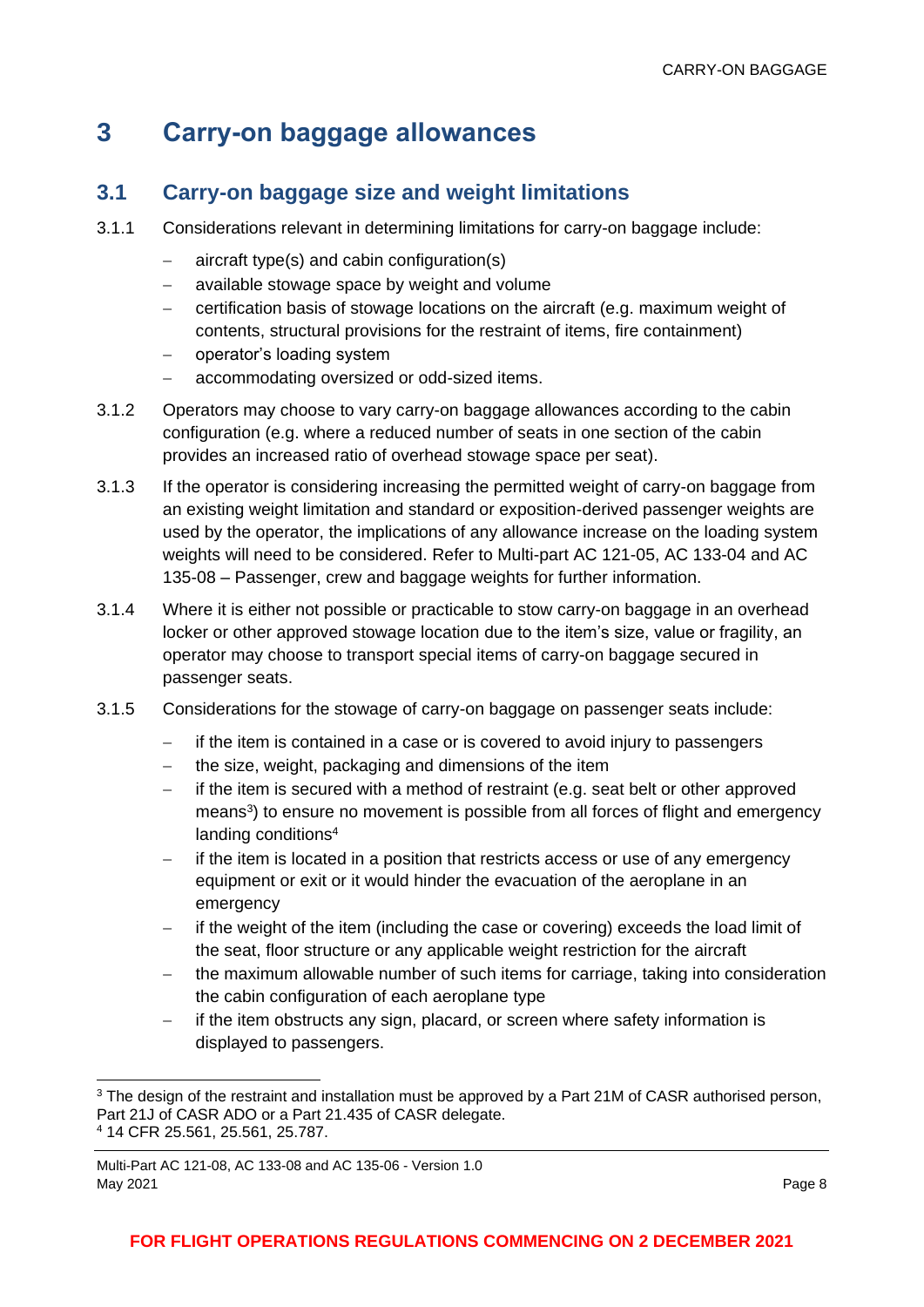3.1.6 If a location in the cabin of the aircraft, including the lavatory, is intended for the stowage of carry-on baggage or waste, it must meet the applicable requirements of the aircraft certification<sup>5</sup> (e.g. the structural requirements pertaining to the restraint of the contents, fire containment).

#### <span id="page-9-0"></span>**3.2 Dangerous goods in carry-on baggage**

- 3.2.1 Passengers and crew must not carry dangerous goods unless they are those goods included in the ICAO Technical Instructions described at Table 8-1: Provisions for dangerous goods carried by passengers or crew (or the industry equivalent IATA Dangerous Goods Regulations Table 2.3.A)<sup>6</sup>. General industry practice is to follow the IATA Dangerous Goods Regulations (IATA DGR), and if so, compliance with the IATA DGR should result in compliance with the ICAO Technical Instructions.
- 3.2.2 An operator can choose to be more restrictive than the requirements of the ICAO Technical Instructions. This includes employing further restrictions on the carriage of certain items containing dangerous goods by passengers (e.g. portable medical devices or electronic cigarettes that contain lithium batteries). Any additional restrictions must be documented by the operator within the dangerous goods section of their operations manual<sup>7</sup>. Additional information can be found in AC 92-2 - Dangerous Goods Manuals.
- 3.2.3 Provided further additional restrictions are met, there are some limited dangerous goods that passengers and crew are permitted to carry in or as carry-on baggage. Some of these limited dangerous goods may require prior approval of the operator to ensure that all restrictions have been met<sup>8</sup>. The complete list of dangerous goods that require operator approval is included in ICAO Technical Instructions or the IATA DGRs.
- 3.2.4 In accordance with the operator's policy, it is recommended that personnel who have initial contact with the passenger seek confirmation that they are not carrying dangerous goods that are not permitted for carriage. It is imperative that personnel seek further confirmation about the contents of any item where there are suspicions that it may contain dangerous goods that are not permitted e.g. toolbox.
- 3.2.5 IATA provides additional information on their dangerous goods website for use by operators and passengers regarding the carriage of lithium batteries, smart luggage, small lithium battery-powered vehicles (e.g. hoverboards or balance wheels/boards) and battery-powered Mobility Aids.
- 3.2.6 Further information regarding operator responsibilities and the carriage of dangerous goods in passenger or crew baggage is contained within Part 7 and 8 of the ICAO Technical Instructions, available on the ICAO website<sup>9</sup>, or Section 2 of the IATA DGR on the IATA website<sup>10</sup>.

<sup>5</sup> 14 CFR 25.787, 25.853(h).

<sup>6</sup> Regulation 92.030 of CASR.

<sup>7</sup> Regulation 92.045 of CASR

<sup>&</sup>lt;sup>8</sup> Table 8-1 of the ICAO Technical Instructions or Table 2.3.A of the IATA DGRs.

<sup>&</sup>lt;sup>9</sup> Technical Instructions For The Safe Transport of Dangerous Goods by Air (Doc 9284).

<sup>10</sup> Dangerous Goods Regulations page.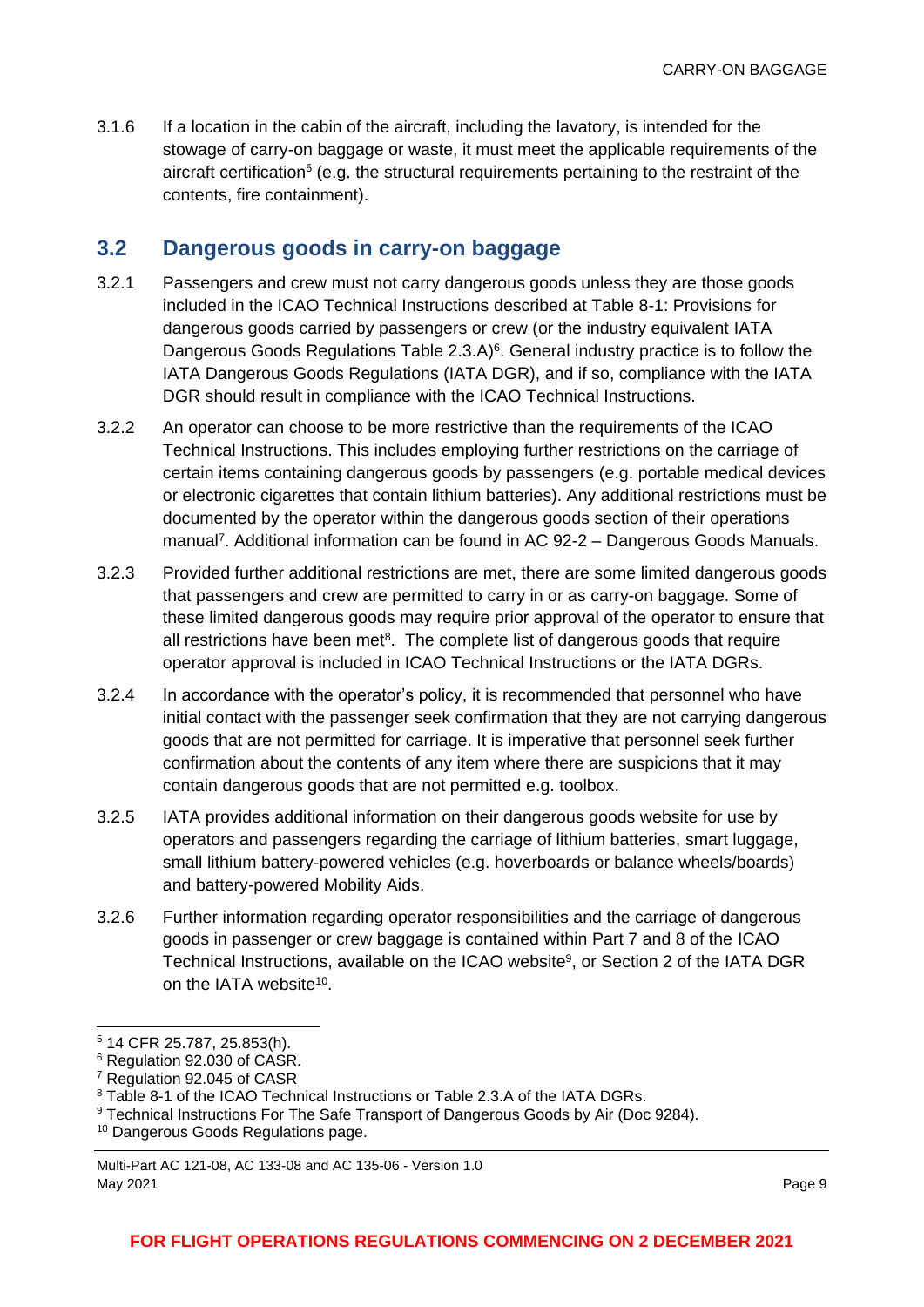## <span id="page-10-0"></span>**4 Management of carry-on baggage**

#### <span id="page-10-1"></span>**4.1 Developing procedures based on risk**

- 4.1.1 Applying a risk-based approach when developing carry-on baggage procedures will help operators to ensure their program meets the applicable safety obligations and operational needs.
- 4.1.2 A risk assessment relating to the carriage of dangerous goods will assist in determining whether they can be safely accepted for carriage and any mitigation that might be required. This is particularly applicable to those dangerous goods that require approval of the operator<sup>11</sup>.
- 4.1.3 Appendix A to this AC contains an example of a safety risk assessment of carry-on baggage<sup>12</sup> that may be considered by operators when developing procedures for their aircraft fleet.

#### <span id="page-10-2"></span>**4.2 Responsibilities for the management of carry-on baggage**

- 4.2.1 It is common for responsibilities relating to carry-on baggage to be attributed to several groups of operational safety-critical personnel across different stages of the management process (e.g. crew, check-in staff, ground handlers). To ensure a coordinated and effective approach, it is recommended that the procedures clarify the duties applicable to each classification of personnel, highlighting the interdependencies of each stage in the process.
- 4.2.2 Relevant duties may include but are not limited to:
	- − identifying and verifying the size, weight and amount of carry-on baggage
	- − identifying and managing dangerous goods not permitted for carriage
	- identifying and managing excessive carry-on baggage
	- − labelling carry-on baggage that has been accepted for carriage
	- ensuring carry-on baggage can be safely and effectively stowed in the cabin
	- facilitating the loading of carry-on baggage removed from the cabin
	- − ensuring that last minute changes (LMC) are accounted for in accordance with the operator's loading system.

#### <span id="page-10-3"></span>**4.3 Excess carry-on baggage**

4.3.1 Generally, the most effective way to control carry-on baggage is at check-in and the departure gates. It is at these points that excessive, overweight, or oversize cabin baggage can be more easily identified and redirected to the aircraft hold.

<sup>&</sup>lt;sup>11</sup> Table 8-1 of the ICAO Technical Instructions.

<sup>&</sup>lt;sup>12</sup> Source document: IATA Cabin Operations Safety Best Practices Guide.

Multi-Part AC 121-08, AC 133-08 and AC 135-06 - Version 1.0 May 2021 Page 10 – Page 10 – Page 10 – Page 10 – Page 10 – Page 10 – Page 10 – Page 10 – Page 10 – Page 10 – Page 10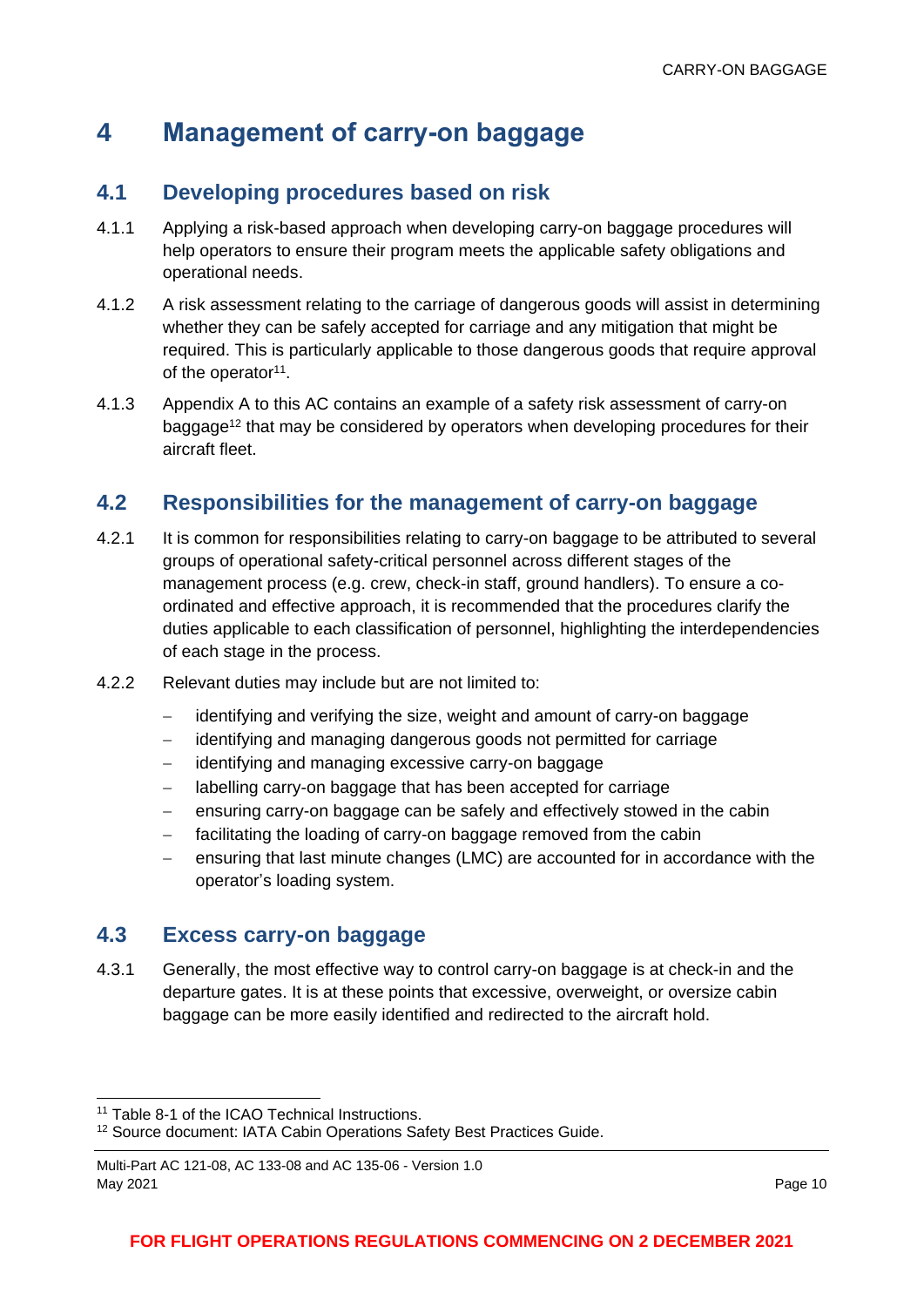- 4.3.2 Early interception of excess items will increase the likelihood of these items being identified and the appropriate actions being taken by the operator's personnel, as time pressures are not as prevalent.
- 4.3.3 Personnel are also more likely to have access to equipment, such as scales and baggage test units at these locations, to assist in ensuring that only baggage that meets the operator's criteria is taken into the aircraft cabin.
- 4.3.4 It is recommended that excess carry-on baggage (including items purchased after check-in) that cannot be stowed on board the aircraft be handled, labelled, and recorded as checked baggage and stowed in the cargo hold for the purposes of weight and balance.
- 4.3.5 Considerations before removing excess carry-on baggage include:
	- verifying the contents and ensuring that items that must be carried on the person are retained (e.g. passport or identity documents, medication).
	- − removing dangerous goods, such as spare lithium batteries or other items not permitted in checked baggage.

#### <span id="page-11-0"></span>**4.4 Carry-on baggage in an evacuation**

- 4.4.1 Passengers may endeavour to collect their personal belongings before evacuating the aircraft, particularly when the danger to life is not immediately evident. The operator needs to be prepared for this eventuality and have a strategy in place to mitigate the risks involved with passengers removing carry-on baggage during an evacuation. Such strategies may include:
	- reinforcing and emphasising the requirement to leave personal items behind by including it in the passenger announcements made as part of the pre-flight safety briefing13, briefing in an emergency and before landing on every flight.
	- − clear illustrations on the passenger safety briefing card, emphasizing that carry-on baggage must not be taken in an emergency
	- simple, clear cabin crew commands to leave carry-on baggage behind during an evacuation
	- − training of crew members in human response during emergency situations and how to influence passenger behaviour.
- 4.4.2 It is recommended that operators identify the accepted action for the crew members to take if passengers ignore their instructions. Considerations regarding crew actions and risk include:
	- forcibly removing carry-on baggage at the exit:
		- o build-up of items subsequently blocking exit routes
		- o slowed rate of egress due to confrontation
		- o injury to crew members from hoisting baggage over seatbacks away from the exit

<sup>13</sup> Section 8.03(8) of the Part 121 MOS.

Multi-Part AC 121-08, AC 133-08 and AC 135-06 - Version 1.0 May 2021 Page 11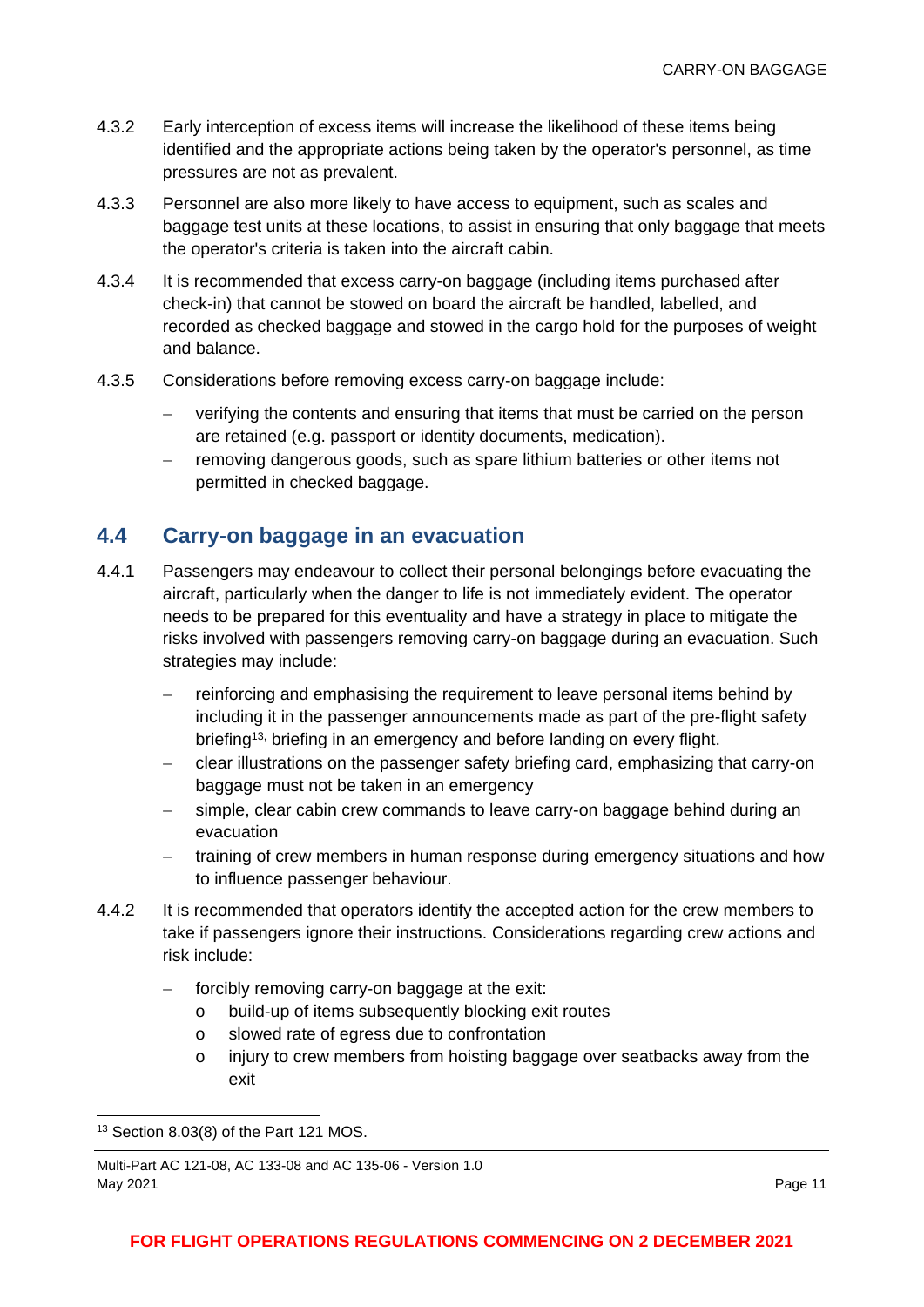- o physical confrontation with passengers preventing the continuation of evacuation procedures.
- throwing carry-on baggage outside the aircraft:
	- o injury to persons outside the aircraft
	- o injury to crew members performing the task
	- o damage to ground equipment or means of assisting the evacuation such as the slide.
- allowing passengers to take items that they insist on taking:
	- o slowed rate of egress
	- o injury to passenger or others using the slide
	- o injury to persons assisting at the bottom of the slide
	- o damage to the slide
	- o build-up of debris at the bottom of the slide.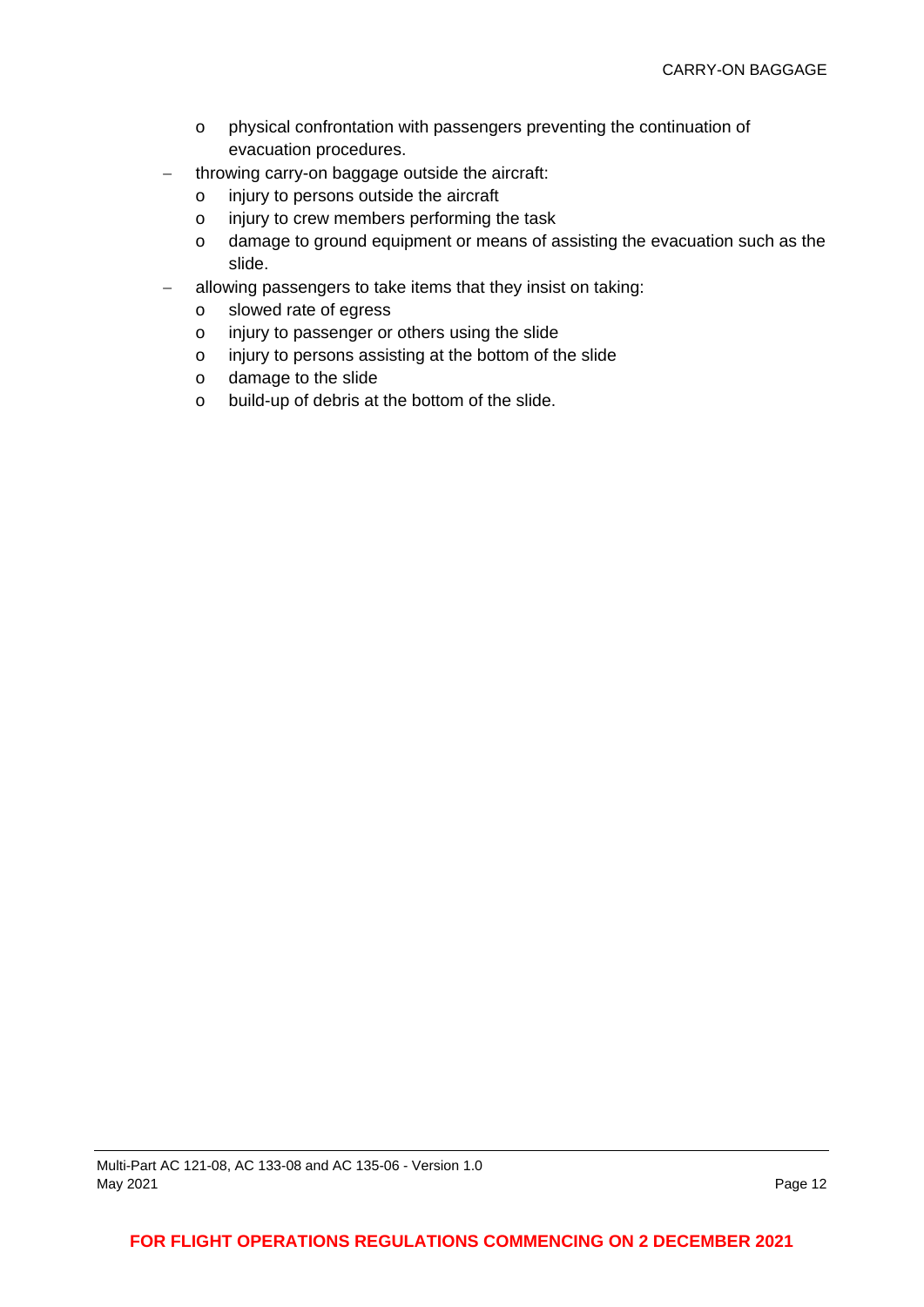# <span id="page-13-0"></span>**5 Carry-on baggage procedures**

#### <span id="page-13-1"></span>**5.1 Considerations**

- 5.1.1 When establishing procedures required for the management of carry-on baggage<sup>14</sup>, it is recommended that consideration be given to:
	- − assessment of available stowage space by weight and volume to determine the maximum amount of stowage space that can be used by passengers and shared among the collective carry-on baggage limits
	- − stowage at emergency exit rows and access to exits
	- accounting for carry-on baggage weights in the operator's loading system
	- identifying passenger touchpoints within the operator's carry-on baggage management process e.g. online, check-in, boarding gate, onboard
	- proactive management of carry-on baggage by personnel at check-in, boarding gates and onboard
	- − automated check-in systems that limit the opportunity to manage carry-on baggage e.g. the first interaction between passenger and operational safety-critical personnel may be at the departure gate
	- − providing personnel with the necessary tools and process to enforce the operator's carry-on baggage policies e.g. scales, baggage test units
	- identifying dangerous goods where the function of a device is not obvious e.g. smart luggage
	- methods for identifying carry-on baggage that has been verified and validated as acceptable
	- − offloading procedures for carry-on baggage that is removed from the cabin for stowage in the hold
	- ensuring dangerous goods originally intended for carriage in the cabin are not inadvertently carried in the hold
	- − third-party providers engaged by multiple operators working with varying procedures
	- accounting for new and emerging technologies
	- − personnel access to updated and current information regarding acceptable carry-on baggage
	- − passenger education and awareness.

#### <span id="page-13-2"></span>**5.2 Information recommended to be included**

- 5.2.1 Information recommended to be included in the documented procedures for carry-on baggage includes:
	- − A description of the term 'carry-on baggage'

<sup>14</sup> Regulation 121.255, 135.255, 133.215 of CASR.

Multi-Part AC 121-08, AC 133-08 and AC 135-06 - Version 1.0 May 2021 Page 13 - Page 13 - Page 13 - Page 13 - Page 14 - Page 14 - Page 14 - Page 14 - Page 15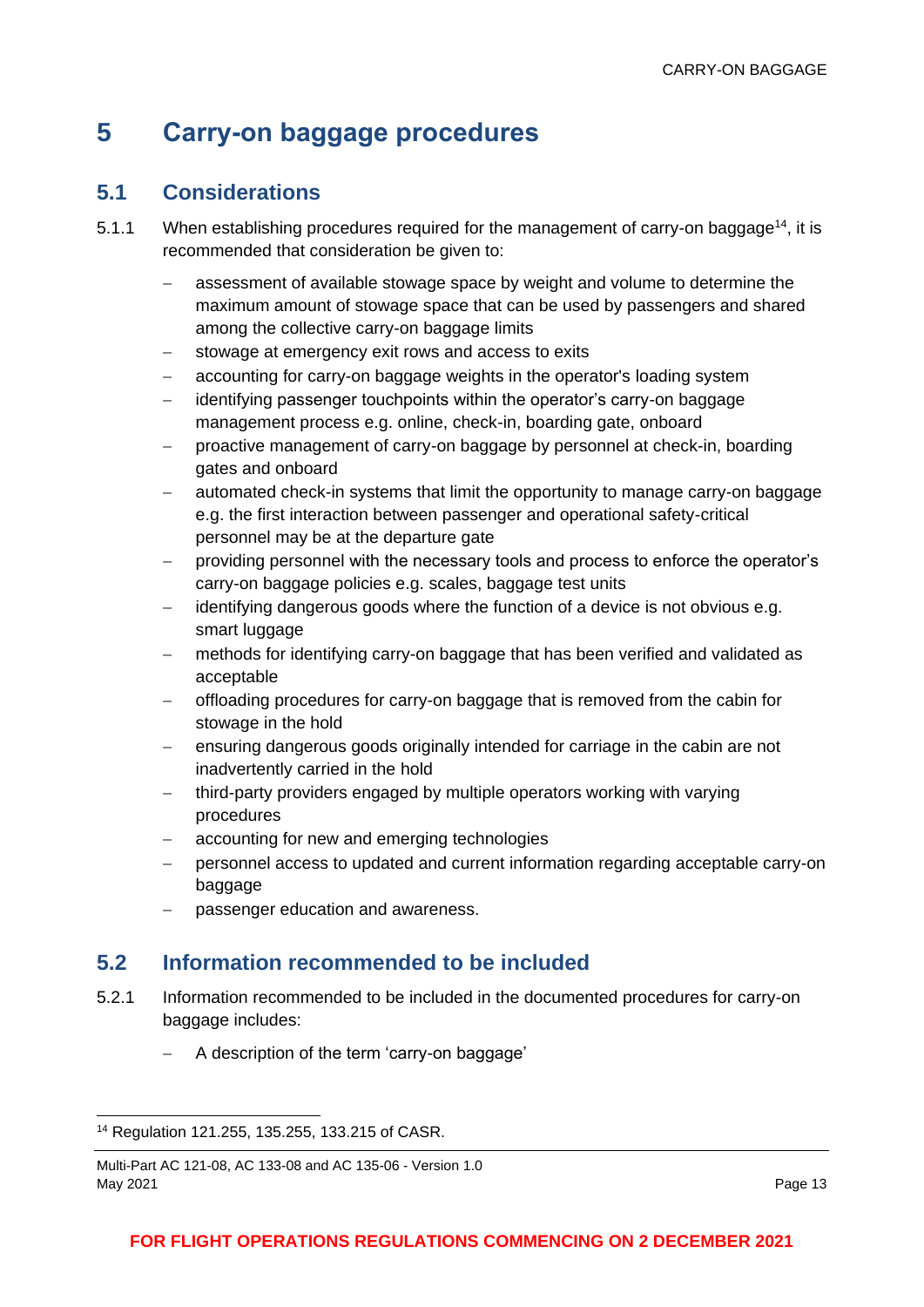- **Note:** Child restraint systems (CRS) may be included as carry-on baggage if they are to be stowed in the cabin rather than being used for restraint during the flight.
- The number of items accepted as carry-on baggage and the total allowable weight for each passenger. Operators may also stipulate the maximum dimensions of these items as appropriate to ensure proper stowage.
- − A description of how passengers will be prevented from bringing baggage on board that does not meet the criteria of the operator's carry-on baggage requirements, and the personnel responsible for this, for example:
	- o at check-in when the operator's personnel have contact with passengers
	- o the airline's private lounge if the operator uses this type of facility
	- o at the departure gate prior to the commencement of boarding
	- o while passengers are boarding the aircraft, including at the gate and onboard the aircraft
	- o other methods as deemed appropriate by the operator.
- − Approved stowage locations on board the aircraft and applicable limitations.
- **Note:** Carry-on baggage may be stowed in coat lockers or other compartments that have been certified accordingly.
- Details of what constitutes carry-on baggage being 'properly stowed' (e.g. the overhead stowage is closed and latched, or baggage is wholly contained underneath a seat, to ensure that:
	- o carry-on baggage does not obstruct passenger access to emergency exits
	- o carry-on baggage does not obstruct passenger movement to, from, or across the aisle
	- o carry-on baggage will not hinder the availability and use of emergency equipment
	- o items stowed in overhead lockers fit securely and the lockers can be closed without using force
	- o there is little or no chance of baggage and other articles falling out of overhead lockers when the lockers are opened.)
- An explanation of how carry-on baggage will be stowed properly relevant to the type(s) of aircraft used by the operator, the cabin configuration(s) and other space factors.
- An explanation of how canes or other personal assistance devices will be stowed in approved areas.
- − Whether passengers with oversized or odd sized baggage (e.g. musical instruments) can be accommodated, and if so, details of how those items can be stowed safely.
- When an operator elects to allow the stowage of carry-on baggage in unoccupied seats, the information about this practice including the types of carry-on baggage that may be restrained in a seat, the location of the seat(s) where it may be stowed, the procedures to ensure it is safely restrained, and how it will be accounted for in the operator's loading system.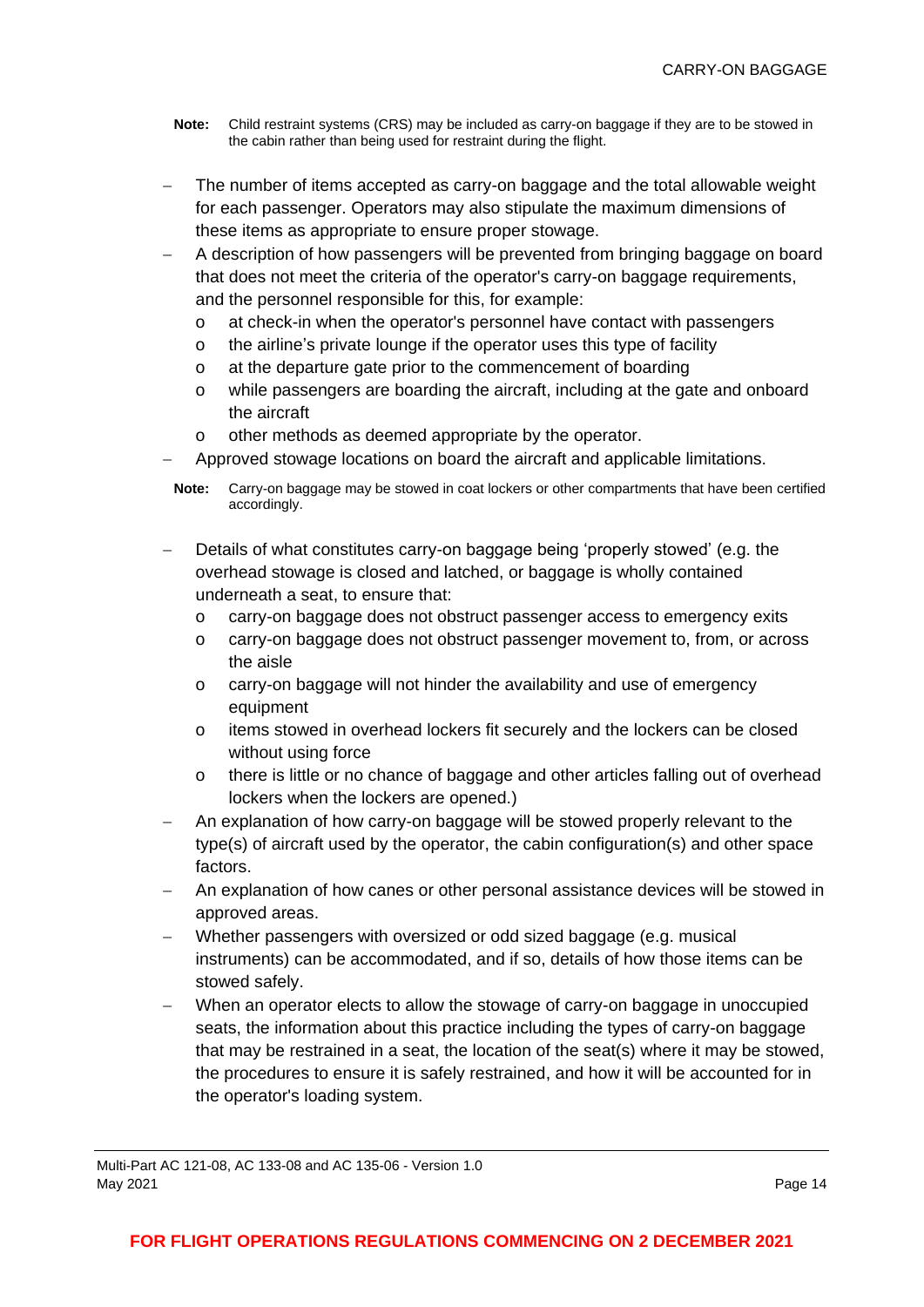- − Limitations of seat pockets, items that can be safely stowed in them, and any variance between aircraft types. It is recommended that seat pockets be used for small personal items and not carry-on baggage.
- − If cabin crew are carried, the crew member(s) responsible for ensuring that carry-on baggage is properly stowed. While each crew member should ensure that carry-on baggage procedures are followed, it is recommended that a specific crew member be identified as responsible for confirming that carry-on baggage is properly stowed for each cabin or each cabin area.
- Passenger entry door(s) closure procedures. It is recommended that at least one crewmember verify that each article of carry-on baggage is properly stowed before the entry door(s) are closed in preparation for taxi or pushback.

**Note:** The same procedure is applicable for stowing carry-on baggage before take-off and landing.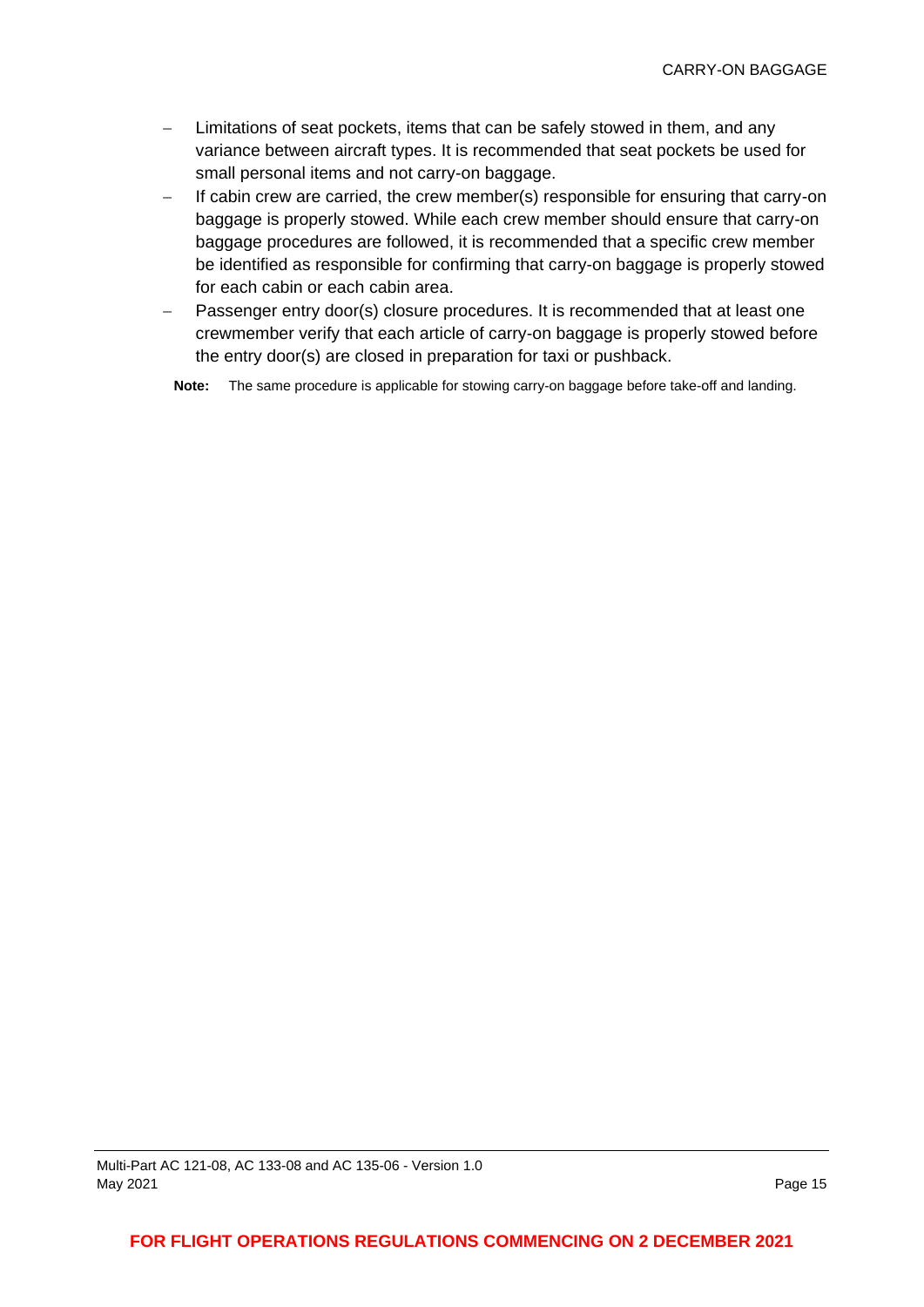# <span id="page-16-0"></span>**6 Provision of carry-on baggage information to passengers**

#### <span id="page-16-1"></span>**6.1 Considerations and methods of providing information**

- 6.1.1 Providing passengers with information about carry-on baggage requirements and restrictions can help decrease the risks associated with carry-on baggage (e.g. excess baggage, passengers taking their belongings in an evacuation).
- 6.1.2 Operators should consider their circumstances when determining the means of providing carry-on baggage information that is best suited to the type of operation and passengers carried and communicating the information effectively.
- 6.1.3 Every effort should be made to ensure the information is readily available to passengers and the potential shortcomings of each method is considered (e.g. inconsistent or limited access to the internet/operator's website). Traditional methods, such as inclusion on ticket wallets or timetables, may no longer be relevant or effective.
- 6.1.4 A multimodal approach to providing carry-on baggage information to passengers can help with accessibility, awareness, receptiveness to and retention of information.
- 6.1.5 Methods of providing carry-on baggage information to passengers include, but are not limited to:
	- − operator's website
	- − operator's app
	- − booking e-mails and text messages
	- automated e-mail advertising
	- − frequent flyer communications
	- − generated message during online check in process
	- − generated message at self-service automated check-in machines
	- − posters, leaflets and signage at other passenger touch points (e.g. check-in counters, boarding gates, airline lounges)
	- − flight information displays at airports
	- − on-board media such as magazines
	- in-flight entertainment messaging system
	- − public address announcements at airports
	- − content in safety demonstrations and on-board announcements
	- screening at check in and airline lounges to emphasise importance of operator carry-on baggage policy.
- 6.1.6 Encouraging passengers to confirm carry-on baggage needs at the time of booking, or as early as possible in advance of the flight, will assist operators in accommodating particular carry-on baggage requirements (e.g. oversized or fragile baggage, mobility aids, CRS).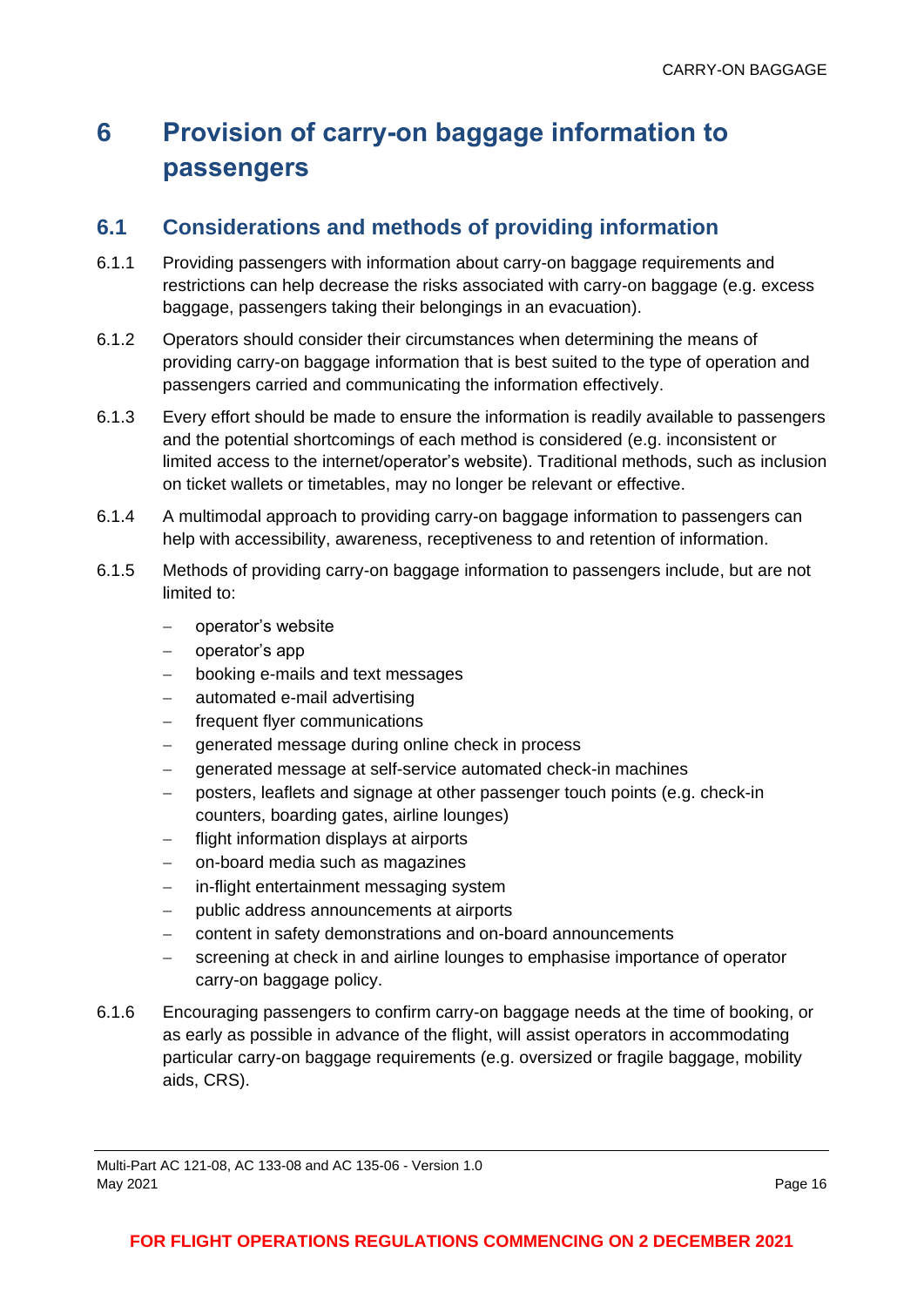#### <span id="page-17-0"></span>**6.2 Dangerous goods information**

- 6.2.1 Dangerous goods regulations contain specific requirements<sup>15</sup> relating to the provision of information to passengers in airport terminals and when issuing tickets.
- 6.2.2 At airport terminals the information:
	- may be provided in text or pictorial form, electronically or verbally operator's website
	- − is to be sufficient in number and prominently displayed at specified locations (e.g. tickets issue, check-in, boarding gates, baggage collection locations).
- 6.2.3 Provision of information at airport terminals is commonly achieved through signage in the terminal, notices provided during the ticketing process (e.g. terms and conditions of the ticket, visual notices during the booking process), and verbal communication of information provided to the passengers by the operator's check-in and ground handling staff.
- 6.2.4 Information with tickets:
	- If the purchasing of a ticket, including the issuance of a boarding pass, can be completed by a passenger without the involvement of a representative of the operator, the notification system must include an acknowledgement by the passenger(s) that they have been presented with the dangerous goods information.
	- The information must be provided to passengers at the point of ticket purchase or, if this is not practical, made available in another manner prior to boarding pass issuance; and at boarding pass issuance, or when no boarding pass is issued, prior to boarding the aircraft. For further information refer to AC 92.A-01.
- 6.2.5 Operators may choose to utilise the dangerous goods app CASA has produced to assist passengers and crew with what they can and cannot pack when travelling, and how to pack items safely.
	- **Note:** The CASA 'Can I pack that?' app can be accessed online through the CASA website and is available for download from the Apple App Store and Google Play.

#### <span id="page-17-1"></span>**6.3 Information recommended to be included**

- 6.3.1 The following is recommended for inclusion in carry-on baggage information provided to passengers:
	- size and weight limitations
	- safe stowage of carry-on baggage on board
	- − dangerous goods and other restricted items in carry-on baggage
	- − passenger responsibilities
	- the importance of leaving carry-on baggage behind during an emergency evacuation

<sup>15</sup> Regulation 92.200, 92.205 of CASR.

Multi-Part AC 121-08, AC 133-08 and AC 135-06 - Version 1.0 May 2021 Page 17 (1992) 20: The Second Second Second Second Second Second Second Second Second Second Second Second Second Second Second Second Second Second Second Second Second Second Second Second Second Second Second S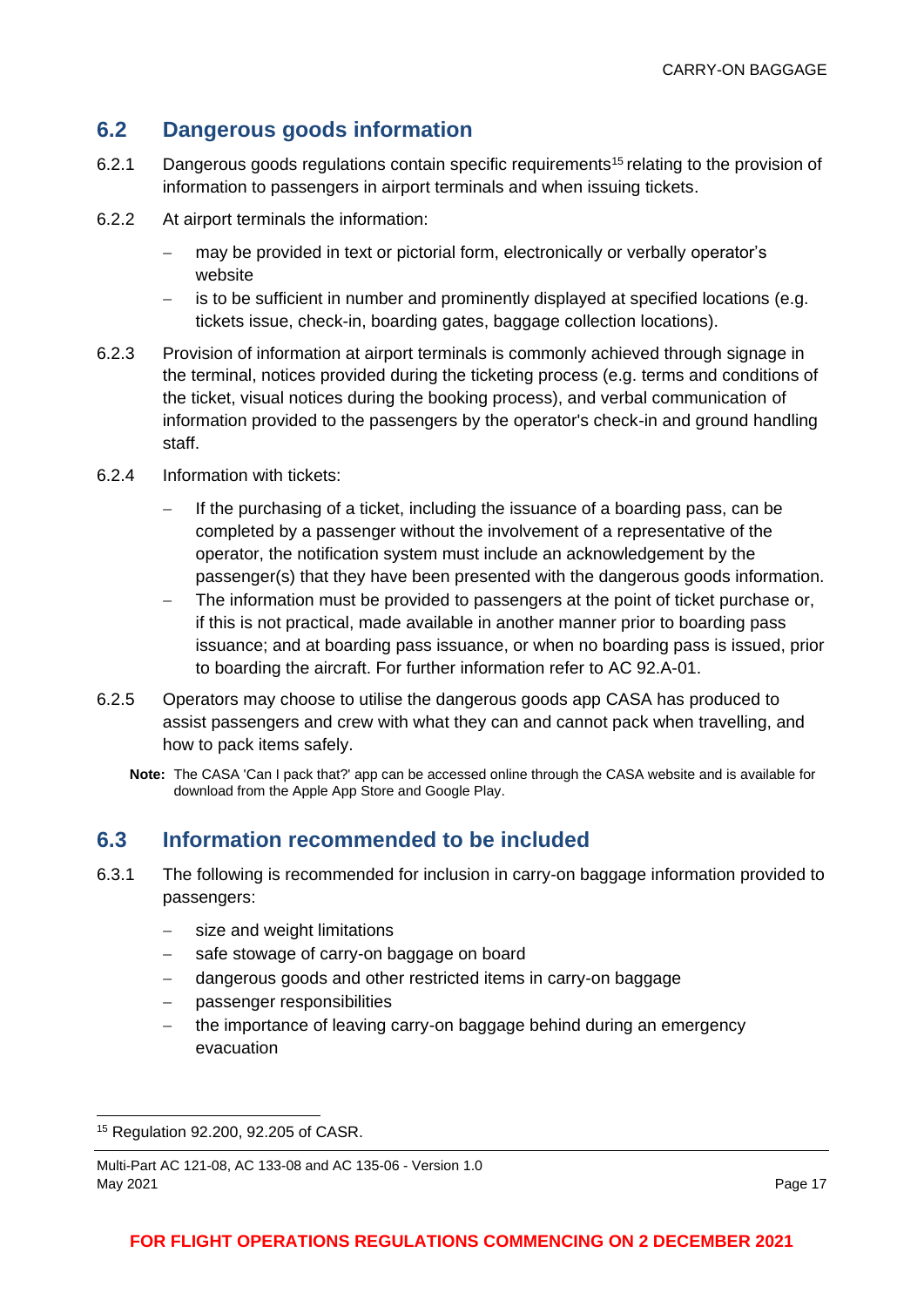- − differences between the allowances that apply to the aircraft types within the operator's fleet
- − differences with codeshare or partner airlines.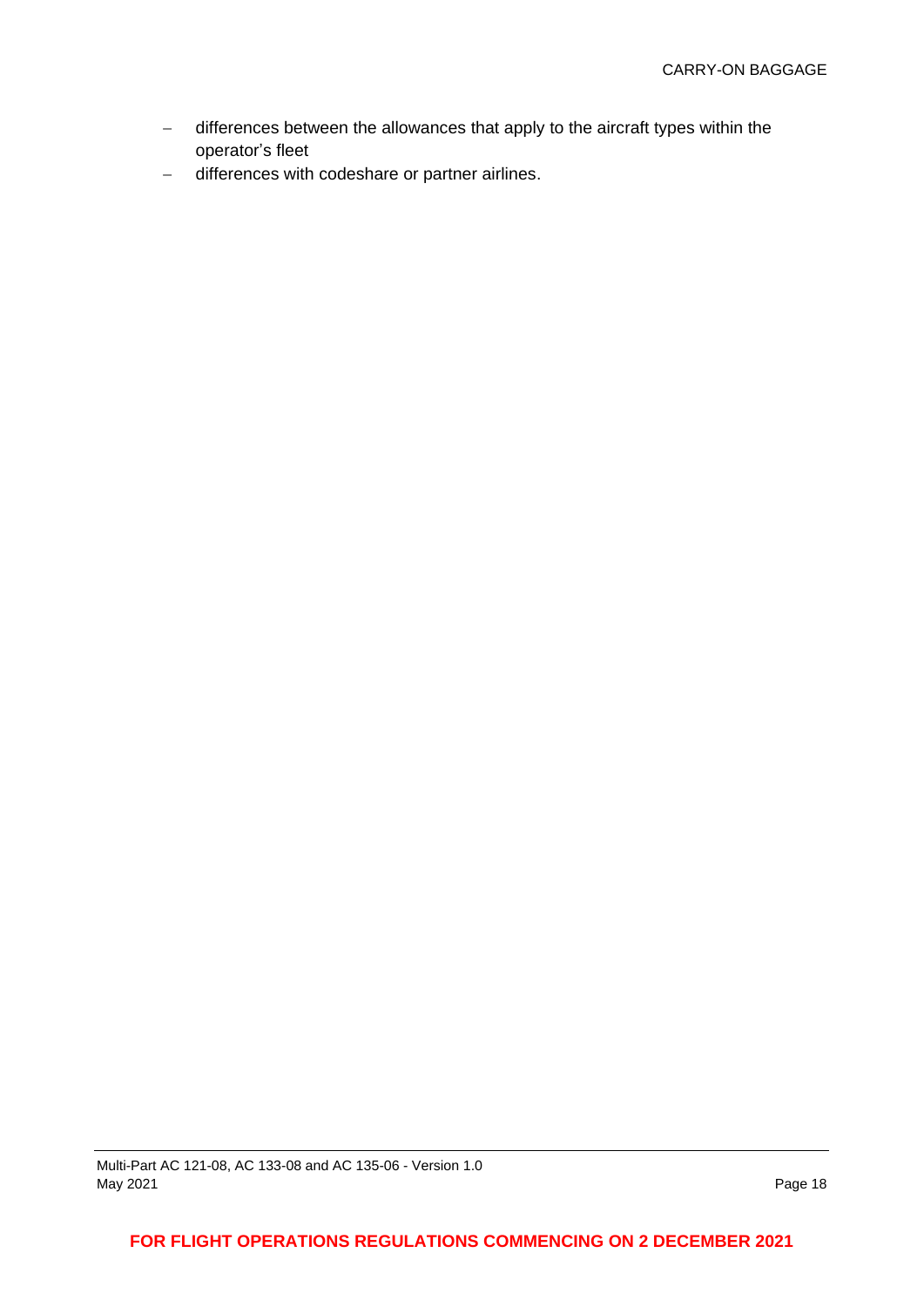# **Appendix A**

# **IATA carry-on baggage risk assessment**

**FOR FLIGHT OPERATIONS REGULATIONS COMMENCING ON 2 DECEMBER 2021**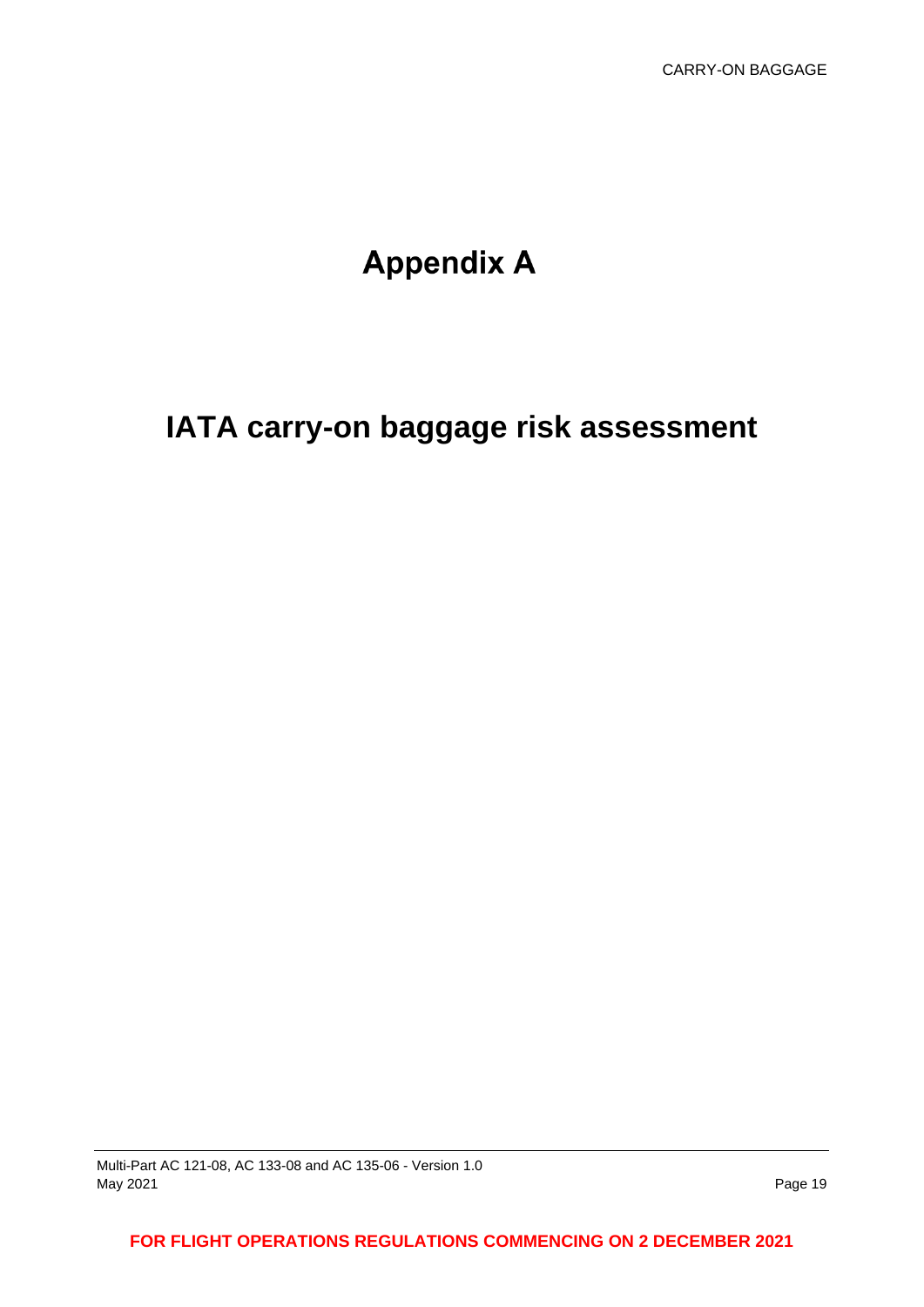#### **A.1 IATA carry-on baggage risk assessment**

A.1.1 The following table is from the IATA Cabin Operations Safety Best Practices Guide and provides an example of a safety risk assessment of carry-on baggage which may be considered by operators when developing procedures for their aircraft fleet.

| <b>Event</b>                                                                    | <b>Hazards</b>                                                                                                                                                                                                                                                                                                                      | <b>Risk</b>                                                                                                                                                                                      |
|---------------------------------------------------------------------------------|-------------------------------------------------------------------------------------------------------------------------------------------------------------------------------------------------------------------------------------------------------------------------------------------------------------------------------------|--------------------------------------------------------------------------------------------------------------------------------------------------------------------------------------------------|
| Baggage is thrown loose during<br>turbulence.                                   | • Unsecured baggage during<br>flight.<br>• Overhead lockers left open by<br>passengers in unmonitored<br>cabins.                                                                                                                                                                                                                    | Crew or passenger<br>injury/incapacitation.                                                                                                                                                      |
| Baggage is thrown loose during<br>emergency landing/ditching.                   | Unsecured baggage or<br>inappropriate stowage.                                                                                                                                                                                                                                                                                      | Obstruction to egress during<br>evacuation.<br>• Crew or passenger<br>injury/incapacitation.                                                                                                     |
| Passengers take baggage during<br>emergency evacuation.                         | Inappropriate emergency<br>$\bullet$<br>response.<br>• Unfamiliarity with procedures<br>or briefing.<br>Unclear communication<br>during briefings and<br>evacuation commands.                                                                                                                                                       | • Obstruction to egress during<br>evacuation and/or injury.<br>• Speed of evacuation may be<br>reduced.<br>• Injury to passengers when<br>opening overhead<br>compartments to obtain<br>baggage. |
| Baggage falls from stowage<br>during normal operations.                         | Passenger stowing baggage<br>incorrectly.<br>Overfilled stowage locations.                                                                                                                                                                                                                                                          | Crew or passenger<br>$\bullet$<br>injury/incapacitation.                                                                                                                                         |
| Damage/structural failure to<br>stowage compartments.                           | Overfilling with overweight,<br>multiple or large items.                                                                                                                                                                                                                                                                            | • Broken cabin components.<br>Reduced stowage space<br>Injury to crew and/or<br>$\bullet$<br>passengers.                                                                                         |
| Heavy carry-on baggage stowed<br>above head height.                             | Inappropriate carry-on<br>$\bullet$<br>baggage policy.<br>Ineffective enforcement of<br>policy.                                                                                                                                                                                                                                     | • Crew or passenger<br>injury/incapacitation.                                                                                                                                                    |
| Excessive cabin baggage<br>identified onboard the aircraft<br>before departure. | • Lack of stowage space.<br>Inefficient stowing of baggage<br>during boarding.<br>Lack of available cabin crew.<br>$\bullet$<br>Passenger attempts to avoid<br>charges for checked baggage<br>due to operator policy.<br>Seasonal climate variations<br>$\bullet$<br>on route resulting in different<br>clothing being worn/carried | Departure with unsecured<br>baggage.<br>Non-compliance of cabin crew<br>when enforcing correct and<br>safe stowage.                                                                              |
| Lifting excessive weights above                                                 | • Heavy bags being lifted by                                                                                                                                                                                                                                                                                                        | Crew injury or incapacitation<br>$\bullet$                                                                                                                                                       |

Multi-Part AC 121-08, AC 133-08 and AC 135-06 - Version 1.0 May 2021 Page 20